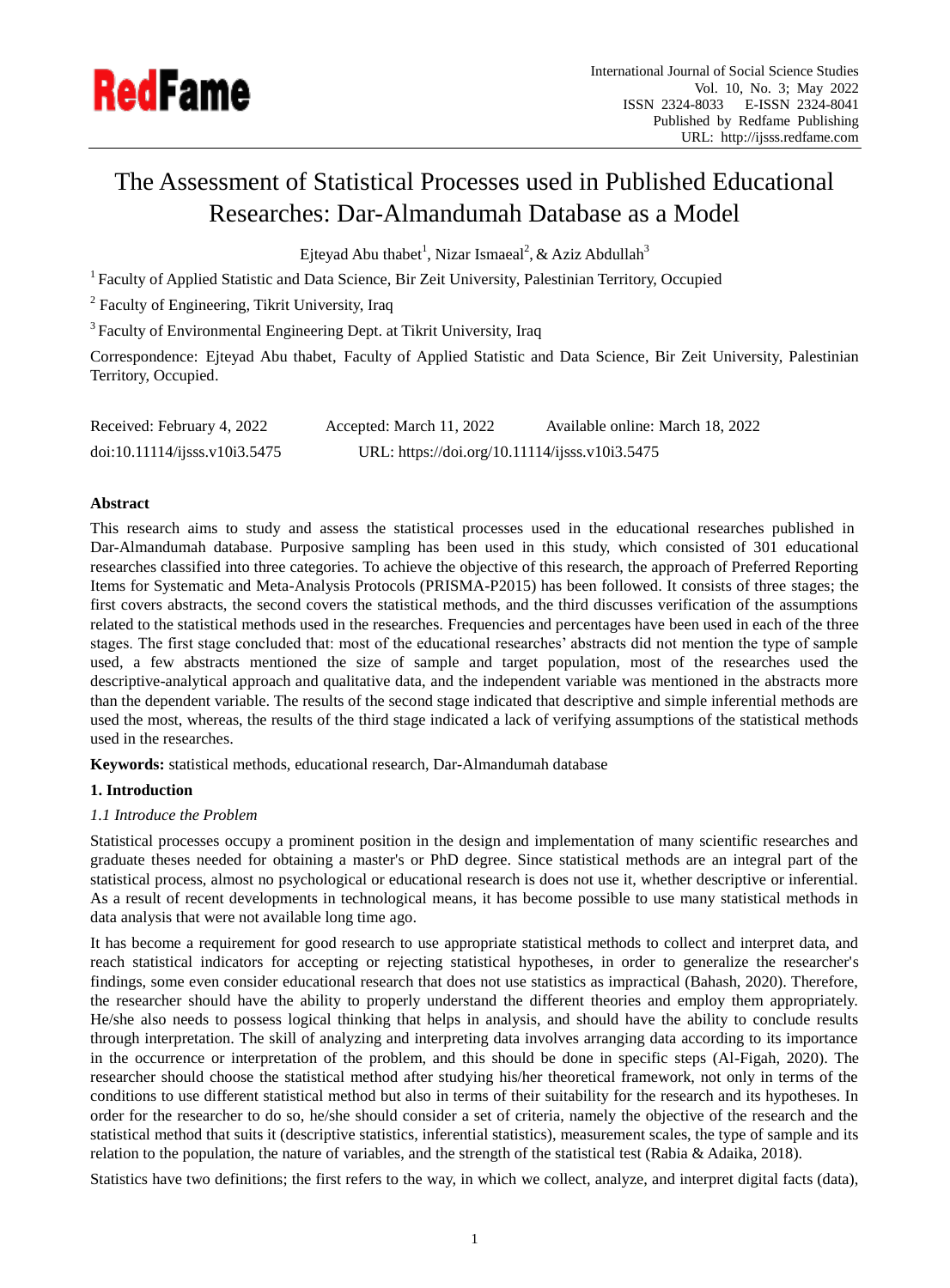and the second is statistics in itself, the primary numerical data obtained by observation and measurement, or the calculation results derived from this data. The term "statistical analysis" is often used and it generally refers to the descriptive statistics that are used to present and summarize data, and it means the way in which these statistics are used to draw statistical conclusions. (Peers, 2006, p.2).

Educational research is one of the various fields of scientific research, and it can be said that it has become one of the most important areas that contribute to the progress of countries. However, it has been observed that educational research is marred by confusion and instability, which results from some errors, made by researchers and affects the credibility of educational research and therefore the reliability of its results. Thus, it is necessary to assess the educational research on continuous basis to identify weaknesses and errors and deal with them, and also to strengthen existing positive aspects. **(**Al-Sardi, 2012**).**

Ghanayem (2013) pointed out, through reading many graduate theses and educational researches, that many of them do not use statistical methods accurately. For example, some researchers in the educational field were not able to choose the appropriate statistical methods suitable for their research which exposed them to ethical and scientific liabilities. Common statistical errors that researchers make include errors in statistical test analysis, in sampling, in questionnaire design, in data collection e.g. bias and chance error, and other general methodological errors (which are related to choosing the appropriate approach for comparison).

Thus, the research aims at studying and assessing the statistical processes used in the educational researches published in the journals of the Educational Information Database (Edu Search), a sub-database of Almandumah database, finding out which statistical methods are most used in these researches, and if these researches have tested the assumptions of the used statistical methods. These aims will be achieved by reviewing the graduate theses and educational researches published in the Educational Information Database (Edu Search) included within the Almandumah database.

Many Arab and foreign studies covered various issues related to studying statistical methods used in educational research. The study of Al-Sardi (2012) aimed at assessing the statistical methods used in educational researches and postgraduate studies at the Islamic University of Gaza. The most important findings of this study included the increased use of descriptive statistics methods in master's theses, the decreased use of simple inferential statistics, and the poor use of advanced inferential statistics. The study indicated that most studies correctly used methods to determine the size of the sample representing the population. As for the type of sample, the survey method was used correctly in all studies, 69.86% of the studies used simple random sampling correctly, 77.78% used systematic random sampling correctly, and 96.23% used stratified random sampling correctly.

Al-Nuaimi and Abdullah study (2012) aimed to identify the principles adopted in selecting the research sample and some of the principles adopted in statistical significance tests and their degree of accuracy. The study found that all graduate theses in the College of Physical Education did not use statistical standards and treatments in selecting the sample, and most of them did not use the automated statistical package in evaluating the statistical significance level and interpreting the results. In a similar context, Ghanayem (2013) pointed out that many scientific theses, studies, and educational researches do not use statistical methods accurately, which leads to many errors in the statistical analysis and result in negative outcomes, including bias and lack of objectivity. This caused researches to lose their scientific value and lack of confidence in the researches' results.

The study of Yanushkevichene, Yanushkevichius and Din (2016) drew attention to two aspects regarding the use of mathematical statistics for educational research purposes; the first is the adequacy of applying mathematical statistics in examining phenomena related to the educational process, for example, the use of T-test for statistical hypotheses testing in educational research. The second aspect is clarifying how computer affects the quality of mastering study materials and developing student's personality. The study concluded with two findings; the first is that the use of T. test was not appropriate for the educational data that was analyzed because it did not meet the condition of normal distribution. The second finding was related to two experiments conducted to understand how computers affect the learning process and highlight different topics in statistics, once with two independent variables and the second with an indirect dependency relationship. Despite the positive impact of computer-assisted learning, poor experimental designs can alter the nature of the relationship between random variables.

Wind (2018) discussed statistical models of wireless data and educational reviews thereof. It divided data sources into two main sources: GPS data and Router data. The study concluded that this system has contributed to determining the quality of observations through the so-called feedback and enabling educational reviewers to ensure that all students receive the best possible feedback, and has helped supervisors to automatically identify feedback that needs supervision.

Wali (2018**)** focused in her study on identifying obstacles to using statistical methods in graduate theses from the perspective of master's first-year students in the Department of Psychology, the University of Mohamed Boudiaf, in three areas (data collection, research procedures, analysis and interpretation of results). The study found that the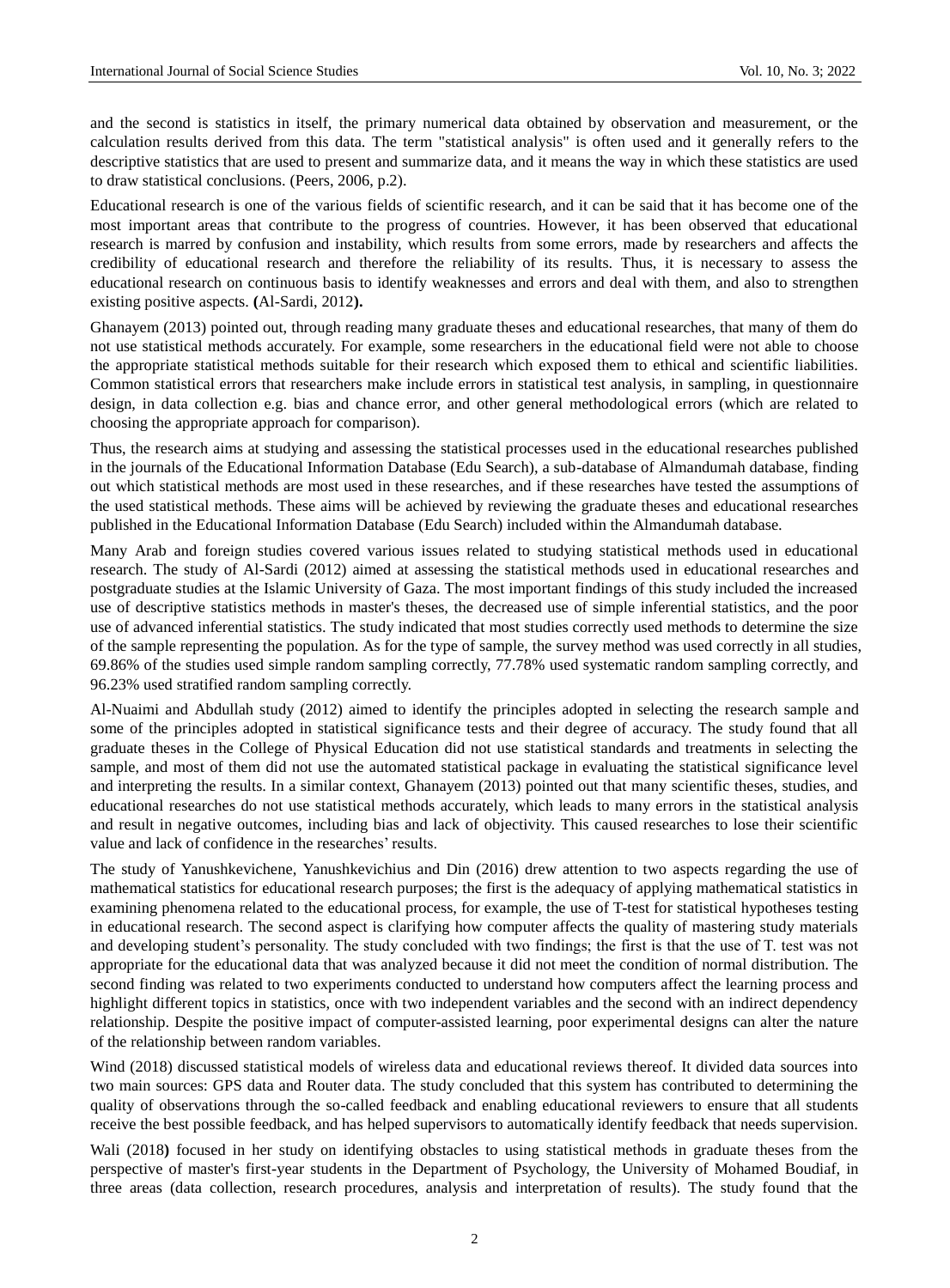obstacles to using statistical methods in graduate theses in the above-mentioned areas are too many from the students' point of view.

Kues (2018) outlined in his study some tips on collecting, presenting, and analyzing data statistically through reviewing strategies to avoid reviewers' criticism in research related to improving education and practice. The study indicated that the statistical problems faced by auditors, reviewers, and journal editors are easy to avoid by having a discussion with a reliable statistician regarding the selection of statistical tests, data analysis and interpretation. The study also indicated that most statisticians prefer to consult experts during the research design stage. Also, a comprehensive review of the literature related to the study question may be very helpful in designing the study, selecting the tool, and choosing statistical tests.

Hallinger and Kovačević (2019) included in his study a review of researches related to educational administration using systematic review (scientific mapping) as a mean of understanding the progress of educational administration research. He reviewed the educational administration researches published in Scopus database between 1960 and 2018. The results indicated a paradigm shift in studies from "school administration" to "school leadership" over the course of six decades, and indicated that school leadership for student learning and development is the basis for the knowledge structure in educational administration.

With regards to comprehending the statistical concept, Susbiyanto et al. (2019) conducted a study on the importance of statistics course in the Department of Physics, Jambi University. The study indicated a decrease in students' ability to comprehend the concept of research statistics. In order to check the student's comprehension of statistical concept, the researchers used problem-based learning as one of the methods to examine scientific progress, using the quantitative approach. The results of the simple regression analysis used in the study in the sixth chapter indicated that problem-based learning (PBL) positively affects comprehension of the statistical concept, as it contributed to comprehending it by 72% of males and 67% of females. Likewise, in the eighth chapter, problem-based learning contributed to comprehending the statistical concept by 68% of males and 70% of females.

Rabia and Adaika (2019) indicated that the process of choosing the appropriate statistical method is strongly recommended for researchers to have more objective and accurate results, and that violating the conditions of applying any statistical method inevitably leads to wrong results.

In a relevant context, Ferrão (2020) aimed to identify the statistical methods used in higher education research between 1998 and 2017. To collect data, he relied on Education Resources Information Center (ERIC) and Current Index to Statistics (CIS) and examined the keywords in the abstracts of the studies included in ERIC in terms of: (data, dependent variable, response, result or performance). The statistical methods used in the studies were classified into seven categories (descriptive statistics, hypotheses testing, simple regression models, multiple regression models, factor analysis, survival analysis, errors category). The results showed that until 2010, the majority of researches used, to a limited extent, a set of statistical methods, including descriptive statistics, basic tests, and simple regression. After that, more quantitative methods were used, including factor analysis, multiple regression models, structural equation models, propensity score analysis, stochastic frontier analysis, and survey models. The study also found that most of the researches focused on statistical relationships between variables instead of generating and testing theory-based methods.

Bahash (2020) aimed to present the effect size as a complementary method for testing statistical hypotheses. He indicated that practical as well as statistical significance must be examined to show the proportion of variance of the dependent variable because of the independent variable and not due to other external factors. The study concluded that the most common statistical significance test is (T.test), where the rate of reference to effect size is very poor, and that the effect sizes extracted from these tests are also poor.

Some previous Arab studies covered the issue of assessing statistical methods used in postgraduate theses (master and PhD) in educational specialties, such as (Al-Sardi, 2012). The study of (Al-Nuaimi & Abdullah, 2012) discussed the principles adopted in choosing the sample of educational research and some of the principles adopted in statistical significance tests and their degree of accuracy. The study of (Bahash, 2020) covered the issue of knowing the magnitude of effect in educational research. Some other studies discussed obstacles to using statistical methods in educational research, such as (Wali, 2018).

As for foreign studies, some covered statistical models and their educational reviews, such as (Wind, 2018). Similar to the Arab studies, some foreign studies highlighted the mechanism of collecting, presenting, and analyzing data statistically by reviewing strategies to avoid the reviewers' criticism in research related to improving education and practice, such as (Kues, 2018). Some foreign studies sought to identify the statistical methods used in postgraduate research, such as (Ferrão, 2020), while others aimed to assess the defect in educational research by building a robust statistical model for the outputs of categorical variables, such as (Zhu, 2020)**.**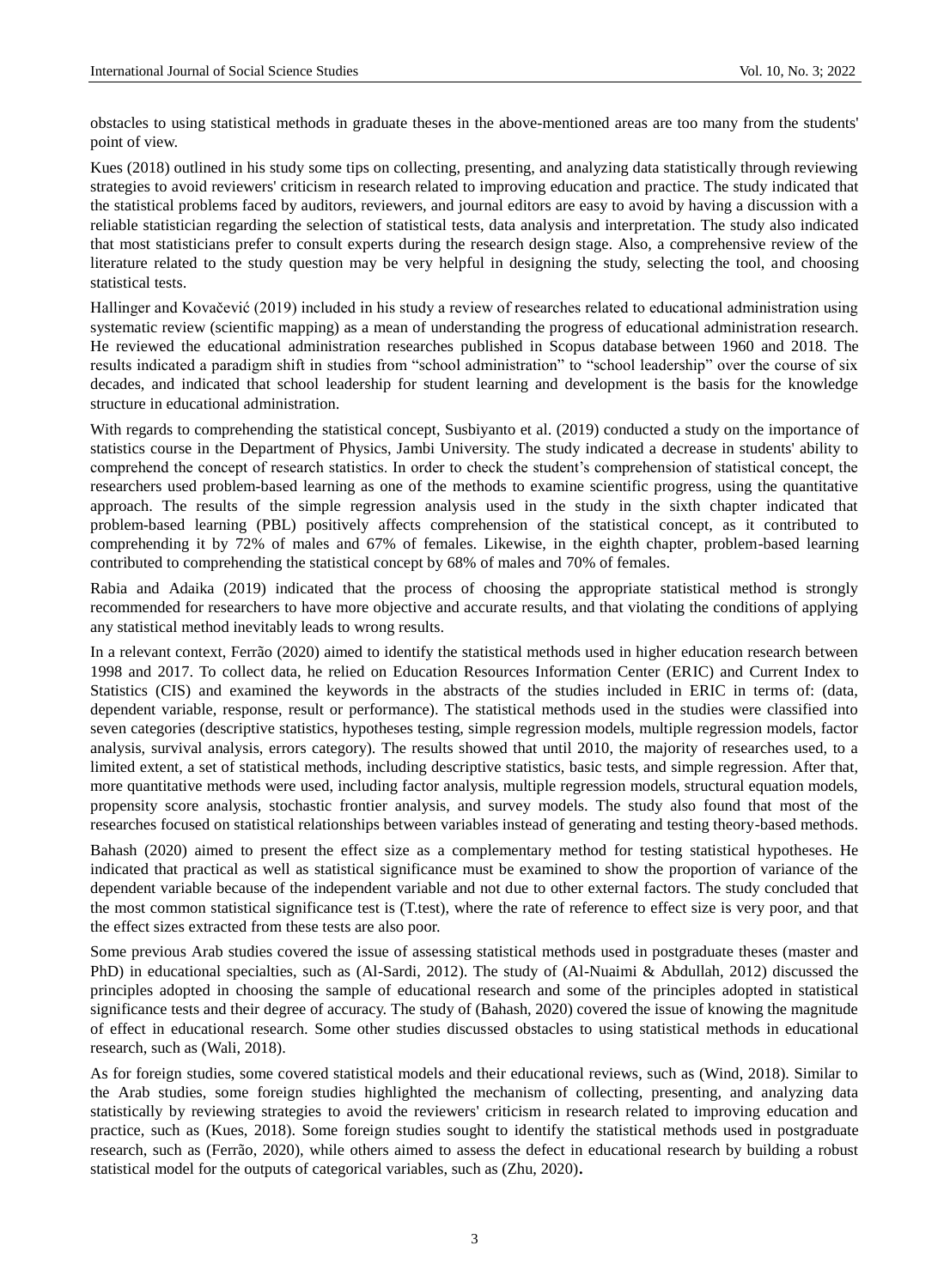This study is aimed at assessing the statistical processes in the educational researches (masters and PhD) published in the educational journals included in the Educational Information Database (Edu Search). The study reviews these researches from two perspectives; the first aims at reviewing the statistical methods used in them, while the second aims at verifying assumptions of these methods.

The educational researches covered by this study are published in prominent educational journals; some of them included in the global database Scopus, such as Dirasat Journal issued by the University of Jordan. As for postgraduate theses (masters and PhD), they are issued by many internationally recognized Arab universities. This study is outstanding because it's not limited to a specific educational journal or Arab university, but rather it covers researches from various journals and universities. It is also distinguished because it focuses on studying the abstracts of researches and theses in addition to studying used statistical methods and verifying their assumptions.

#### *1.2 Purpose of This Research*

It is well known that almost no research, especially educational, does not include and use of statistical processes and methods, whether descriptive or inferential. Therefore, taking a quick look at educational research can be sufficient to provide clear proof of the extent to which educational researchers use appropriate statistical processes. The statistical process has stages that almost all research follow, namely, data collection, organization, mathematical processing, and result analysis in which the data is converted into clear and understandable information. Statistical methods have also conditions and assumptions that must be tested before starting the process of result analysis, interpretation, and generalization, including sample size, nature of data, data independence, randomness, and normal distribution of data. Many researchers face obstacles regarding statistical methods and how to apply statistical processes related to the research subject. Wali (2018) indicated that postgraduate students face many statistical obstacles and problems when writing graduate theses, which leads to difficulty in trusting the obtained results and thus constituting a clear failure in dealing with educational problems.

More specifically, this study seeks to answer the following questions:

- *1. What are the percentages of the statistical methods used in the educational researches and theses?*
- *2. Were assumptions of the statistical methods used in the educational researches and theses verified?*

## *1.3 Explore Importance of this Research*

The theoretical importance of this study is reflected in the results it concluded regarding statistical processes in educational research and theses in terms of the appropriateness of statistical methods to the nature of data and research hypotheses, and verification of their assumptions. As for its practical importance, it is represented in guiding the researcher in the scientific steps he/she should take in the field of research before starting to apply the statistical test, including study population, sample type, sample size, type of variables (categorical or continuous), nature of data (quantitative or qualitative), and scale type (nominal, ordinal, interval, ratio scale).

#### *1.4 Research Terms*

Table 1, contains definitions of the terms used and included in the research.

## Table 1. Research Terms

| Term                    | <b>Definitions</b>                                                                                  |
|-------------------------|-----------------------------------------------------------------------------------------------------|
| Dar-Almandumah database | A comprehensive database concerned with building and developing scientific information              |
|                         | sub-databases in research and academic fields, namely Educational Information Database (Edu         |
|                         | Search), Islamic and Legal Sciences Database (Islamic Info), Language and Literature Database       |
|                         | (Arabase), Economy and Management Database (Eco link), Humanities Database (Humanindex), and        |
|                         | University Theses Database.                                                                         |
| Educational research    | Research concerned with studying a specific educational problem or educational field and has been   |
| (procedural definition) | published in one of the educational journals within the Educational Information Database (Edu       |
|                         | Search), which is a sub-database of Dar-Almandumah database.                                        |
| Statistical processes   | The process of collecting, organizing data and conducting mathematical processing using statistical |
| (procedural definition) | methods to reach numerical results, analyze results, and convert solid data into information.       |

### *1.5 Research Limitations*

This research is limited to the educational researches published in the educational journals included in the Educational Information Database (Edu Search) between 2018 - 2020.

*Statistical Methods, Samples, and Nature of Data in Educational Research*:

Statistical methods used in educational research include the following: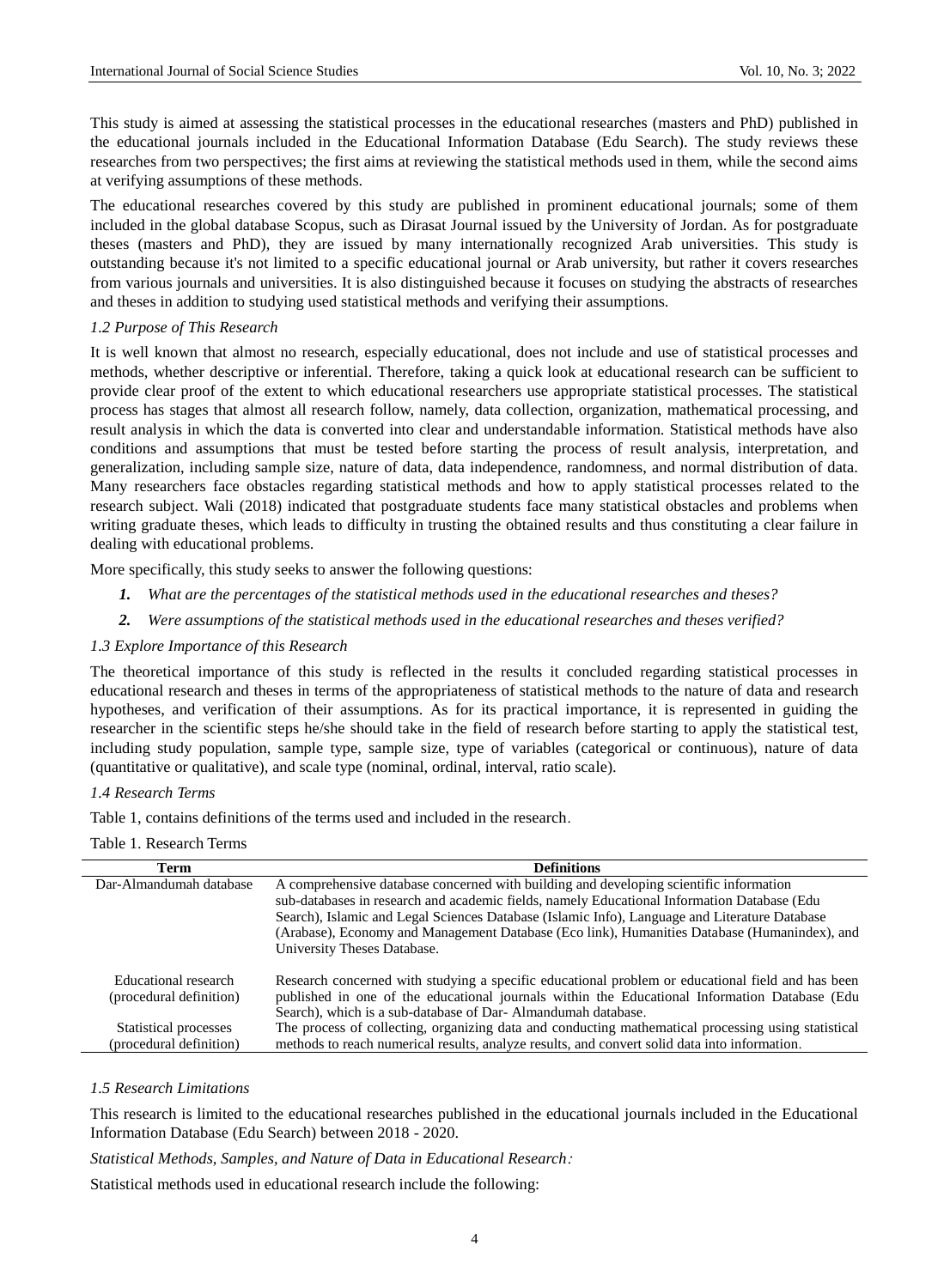#### *1. Descriptive Statistics*

Descriptive statistics in educational research include: mean, median, standard deviation, simple linear correlation, Spearman Rank Correlation, and Simple Linear Regression.

*2. Inferential Statistics: Parametric and Non-Parametric Statistics*

Table 2, shows the most important inferential parametric and non-parametric statistical tests in educational research.

Table 2. parametric and non-parametric statistical tests in educational research

|    | <b>Desired Evaluation</b>                        | Parametric Test |                     |         |    | Non-Parametric Test                                 |  |  |
|----|--------------------------------------------------|-----------------|---------------------|---------|----|-----------------------------------------------------|--|--|
| 1. | Comparing one group with the default             | ı.              | One-Sample t-test   |         |    | <b>1.</b> Wilcoxon singed rank test                 |  |  |
|    | value                                            | 2.              | Independent         | Sample  | 2. | Mann-Whitney U test.                                |  |  |
|    | Comparing two independent groups                 |                 | t-test              |         | 3. | Kruskal-Wallis test                                 |  |  |
| 3. | Comparing three or more independent              | 3.              | One-Way ANOVA       |         | 4. | Wilcoxon singed rank test                           |  |  |
|    | groups                                           | 4.              | Dependent t-test    |         | 5. | Friedman test                                       |  |  |
| 4. | Comparing two related groups                     | 5.              | Repeated            | Measure | 6. | Spearman's correlation                              |  |  |
|    | Comparing three or more linked groups            |                 | Design              |         |    |                                                     |  |  |
| 6. | Correlation between two variables                | 6.              | Pearson Correlation |         | 7. | regression/Logistic<br>Non-parametric<br>regression |  |  |
| 7. | Predicting a variable from a set of<br>variables |                 | Linear regression   |         |    |                                                     |  |  |

# *1.6 Assumptions of Parametric Statistics*

Uttley (2019) pointed out the most important assumptions of parametric statistics, namely:

The data must be at least on the categorical scale. Data Independence, meaning randomly selecting any individual within the sample does not affect another individual in the same sample. Randomization, meaning that every member in the study population has the same opportunity to be chosen as a part of the study sample. Normality, meaning that random data approximate normal distribution, depending on the type of test performed. Homogeneity of Variance: When comparing more than one group, the variance is the same for all groups.

*1.7 Methods of Testing Parametric Assumptions in Educational Research*

Data Independence: Tested by Durbin-Watson coefficient. The parameter value ranges between (2.5-1.5) in order for data to be independent. Randomization: Tested by Run test (Verma & Abdel-salam, 2019). Normality: Tested by Kolmogorov-Smirnov test, and the hypotheses for normal distribution test are as follows:

- $\circ$   $H_0$ : Data is normally distributed.
- $\circ$   $H_1$ : Data is not normally distributed.

If the p-value is  $> 0.05$ , the null hypothesis is not rejected and the data is normally distributed (Verma & Abdel-salam, 2019; Garson, 2012). Homogeneity of Variance: The hypotheses for homogeneity of variance are as follows:

- $\circ$   $H_0$ : All groups have the same variance.
- $\circ$   $H_1$ : At least two groups have different variance.

The most common tests used to check Homogeneity of Variance are:

Levene's test: If the p-value > 0.05, the null hypothesis is not rejected and the variance is equal for all groups.

Bartlett's test: 
$$
\chi^2 = \frac{(N-K)\ln(S_P^2) - \sum_{i=1}^K (n_i - 1)\ln(S_i^2)}{1 + \frac{1}{3(k-1)}(\sum_{i=1}^k \left(\frac{1}{n_i - 1}\right) - \frac{1}{N-K})}
$$
(1)

If the calculated value of  $\chi^2$  > the critical value at a degree of freedom df = k-1, it means that groups have homogenous variance.

Fmax test (Hartley's Fmax): This test is used in the context of ANOVA.

$$
F_{max} = \frac{larger \ variance}{smaller \ variance}
$$
\n<sup>(2)</sup>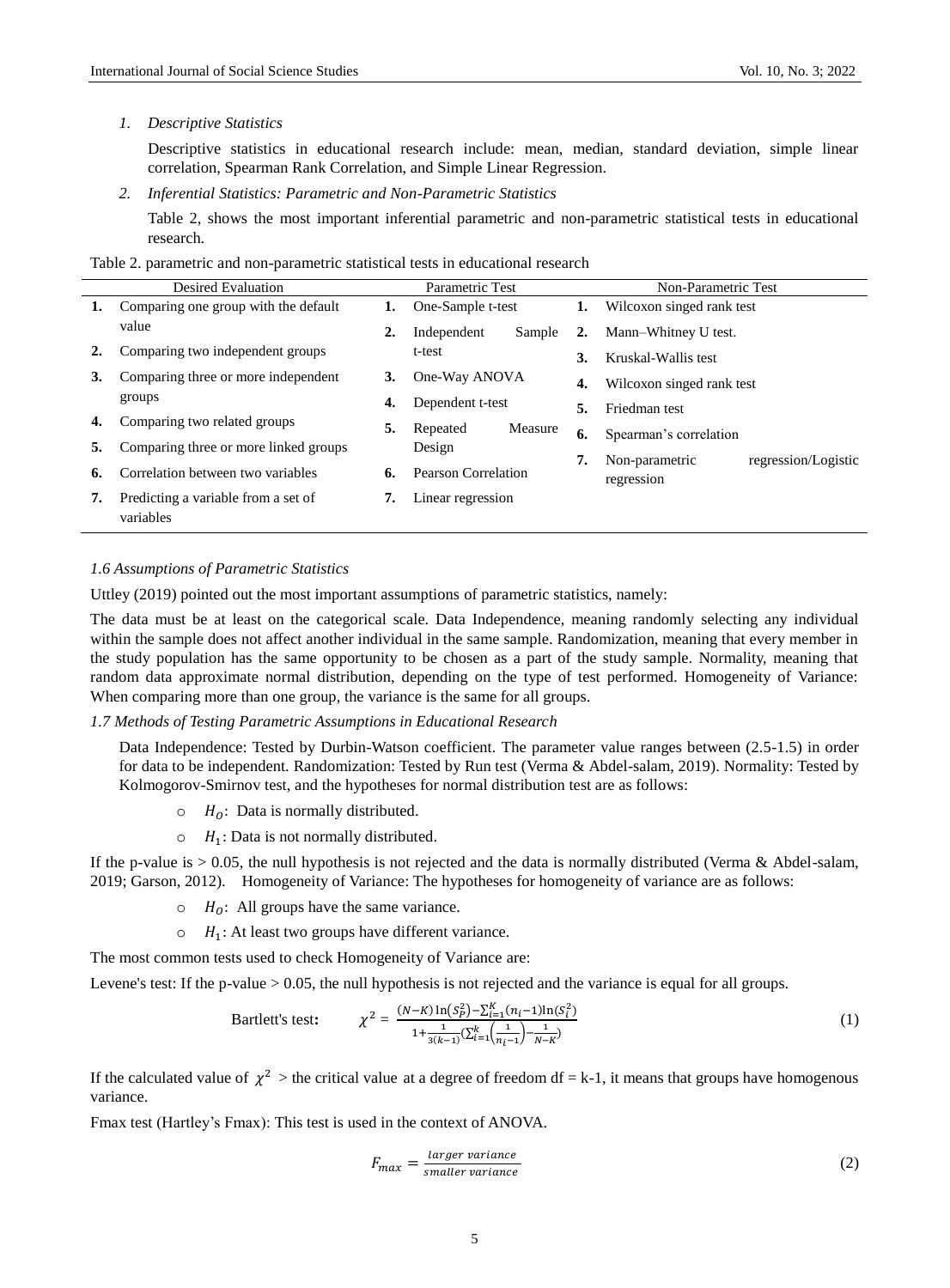Assuming that the size of the study groups is equal, if the value of F-max equal one, it means that the variances are homogeneous, but if it does not equal one, the value of F-max is compared with F-max critical values at a degree of freedom  $df = k-1$ , while k means the number of groups. To check homogeneity in case of regression, parallelism tests are used to verify that the slope of regression line is the same for all levels of the variable **(**Garson, 2012).

*3. Advanced Statistical Tests*

Advanced statistical methods include Factor Analysis, Principal Component Analysis, Discriminant Analysis, ANCOVA Analysis, Survival Analysis, Multiple Regression, and Logistic Regression.

*4. Indicators of Relationship Strength and Effect Size* **(***Al Kilani & Al-Sharifin, 2017)*

The indicators of relationship strength and effect size are used when rejecting the null hypothesis in the T-test of two independent samples and the tests of variance, because the statistical significance is not an appropriate measure of treatment effect, since the statistical significance is related to the sample size. The larger the sample size, the greater the possibility of rejecting the null hypothesis. Among these indicators in educational research are ETA squared  $\eta^2$ , Omega squared  $\omega^2$ , and effect size  $(d)\Delta$ .

- *5. Pre and Post Hoc Multiple Comparison Tests (Al-Kilani & Al-Sharifin, 2016; Al-Hopi, 2017)*
- These tests are used when F is statistically significant, that is, they are used after the results of variance analysis have shown a statistical significance. They are either pairwise or complex comparisons. Pairwise comparisons include, for example, Tukey's test (HSD), Newman-Keuls test, and Tukey/Kramer (TK) test, while complex comparisons include Scheffe test. Pre-hoc comparisons that can be used regardless of F significance include Dunnett's test.
- *6. Types of Samples in Educational Research (Al-Manizel & Al-Gharaybeh, 2010)*

Samples are divided into two types, probability (random) and non-probability (non-random) samples. Random samples are those in which every member of the population has the same opportunity to be within the sample, and they are subdivided into (simple random sample, systematic sample, stratified sample, and cluster sample). As for non-probability samples, there are no equal opportunities for population members to be within the sample, and they are subdivided into (convenience sample, purposive sample, quota sample, and snowball sample).

*7. Size of Sample Representing Population*

Statisticians formulated methods for determining the optimal sample size, as shown in Table 3 and Table 4 (Al-Haddad, 2018).

Table 3. Sample size in some studies

| Type of Study         |                                        | Sample Size                                        |
|-----------------------|----------------------------------------|----------------------------------------------------|
| Descriptive studies   | Small population size (a few hundred)  | 20% of population                                  |
|                       | Large population size (a few thousand) | 10\% of population                                 |
| Correlational studies |                                        | More than fifteen members                          |
| Experimental studies  |                                        | Number of members in each group should not be less |
|                       |                                        | than fifteen members                               |

Table 4. Sample size determination in case of a homogenous or heterogeneous population.

| Population                                       | Accuracy          | Sample Size Percentage                                       |
|--------------------------------------------------|-------------------|--------------------------------------------------------------|
| Almost homogeneous                               | High accuracy     | Simple random sample of 23%                                  |
|                                                  | Adequate accuracy | Simple random sample of 10%                                  |
| Heterogeneous and contain groups of equal size   | High accuracy     | Simple random sample of 23% and stratified<br>sample of 10%  |
|                                                  | Adequate accuracy | Simple random sample of 12%                                  |
| Heterogeneous and contain groups of unequal size | High accuracy     | Stratified sample of 10% and simple random<br>sample of 23%. |
|                                                  | Adequate accuracy | Simple random sample of 23%                                  |
| Heterogeneous and contain small scattered groups | High accuracy     | Stratified sample of 12%                                     |
|                                                  | Adequate accuracy | Stratified sample of 10%                                     |
|                                                  |                   |                                                              |

#### *8. Nature of Data in Educational Research*

The phenomenon under study is denoted by the symbol y or x, and each item is denoted by the symbol  $y_i$  or  $x_i$ . The value of  $y_i$  differs from one item to another, thus y is called variable. A variable can be defined as a phenomenon that can vary from one entity to another and is denoted by the symbol  $y$  or any other symbol. Data is divided into two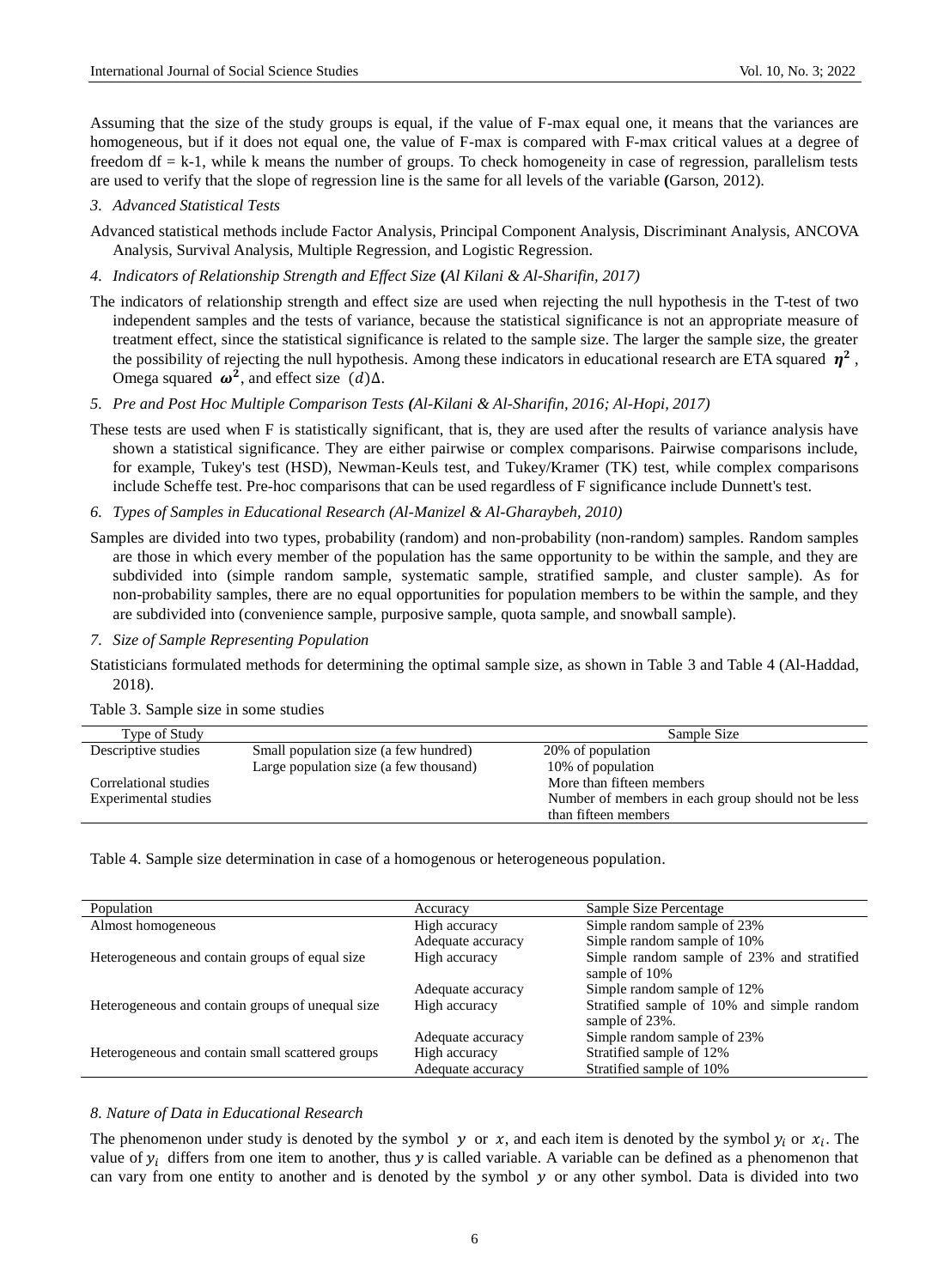#### groups:

Qualitative Data: The variable is expressed in non-numeric data arranged in levels or in the form of numerical categories. It can be nominal or ordinal, such as (eye color, marital status, gender). Quantitative Data: The variable is expressed in numerical data representing the actual value of the phenomenon, such as (height, weight, age). It can be either discrete (countable information), or continuous (measurable information that can take an integer and fractional values) (Karsh, Al-Qazzaz & Hammoudi, 2014).

#### *8. Measurement Scales*

There are four types of scales, each of which represents a specific measure (Dalati, 2018; Matthews, 2017), as shown in Table 5.

| Table 5. Measurement scales and characteristics of each |  |  |
|---------------------------------------------------------|--|--|
|---------------------------------------------------------|--|--|

| Scale type | Characteristics                                                                                                              |
|------------|------------------------------------------------------------------------------------------------------------------------------|
| Nominal    | The simplest type of scales that expresses the phenomenon under study by specific numbers or symbols given to the            |
| Scale      | nominal variables and used instead of names to denote them.                                                                  |
| Ordinal    | The second level of measurement where the variables are classified based on their degree. They are arranged from lesser      |
| Scale      | to greater or vice versa, and the intensity of difference between these ranks may be equal or not. Inequality of             |
|            | differences between ranks does not require order change.                                                                     |
| Interval   | A quantitative scale used to express the differences between items in addition to their order, where distances are equal,    |
| Scale      | numbers have a meaning related to the measured property, and the zero value is relative, not absolute. Because the           |
|            | distances are equal on this scale, they can be added and subtracted, while division is not permitted as the zero value is    |
|            | not absolute.                                                                                                                |
| Ratio      | The highest level of measurement that has all the features of the previous scales. It deals with various scales, even if     |
| Scale      | they are different in units of measurement. It is distinguished from the interval scale in that zero is true and means the   |
|            | absence of the variable you are measuring. The ratio between any two degrees does not depend on the units used. On           |
|            | this scale, we can do arithmetic processes (addition, subtraction, multiplication, division), and use parametric statistical |
|            | methods.                                                                                                                     |

#### **2. Method**

The research follows the descriptive evaluative approach that relies on collecting, analyzing, and interpreting information and facts to reach realistic conclusions that are applicable and developable, due to the appropriateness of this approach to the objectives of the study. The research population consists of the educational researches published in Arab journals included in the Educational Information Database (Edu Search) within Dar-Almandumah database. The size of the target population is huge; therefore, the study sample was chosen from the recently published educational researches within the database

#### *2.1 Sampling Procedure*

After reviewing the educational literature in previous studies related to the research subject and gathering evidence related to the research objectives, the researcher used a checklist consisting of several stages according to the eligibility criteria (Preferred Reporting Items for Systematic and Meta-Analysis Protocols PRISMA-P2015) as a research tool. This protocol or approach is a tool for reviewing and evaluating researches and studies, and it is based on the collection of studies and researches related to a specific topic to reviewing them in stages. After gathering these studies and researches, their abstracts were reviewed, then the statistical methods used, the data and their nature, determinants, recommendations, and results. These stages might increase based on the type of study. This protocol allows identification of the most used and appropriate methods for relevant researches and studies, and serves as a reference that can be referred to in reviewing their results and draw upon them in subsequent studies, and considered an appropriate base regarding inclusion criteria and decision-making **(**Shamseer et al., 2015).

#### 2.1.1 Sample Size

The sample consisted of the educational researches published in educational journals within the period 2018-2019. This period was chosen to ensure the recently of the published researches. The research sample included 301 educational researches and theses that were classified into three categories as follows: (43 graduate theses, 168 educational researches on curricula, teaching methods and educational issues, and 90 educational researches on statistical issues). The focus in this sample was on abstracts, statistical methods used, the procedures for choosing the type of sampling, and the results of applying statistical methods.

#### 2.1.2 Research Design

In this research, the review protocol consists of the same stages used in (Ferrão, 2020), in addition to statistical assumptions verification. The stages are as follows: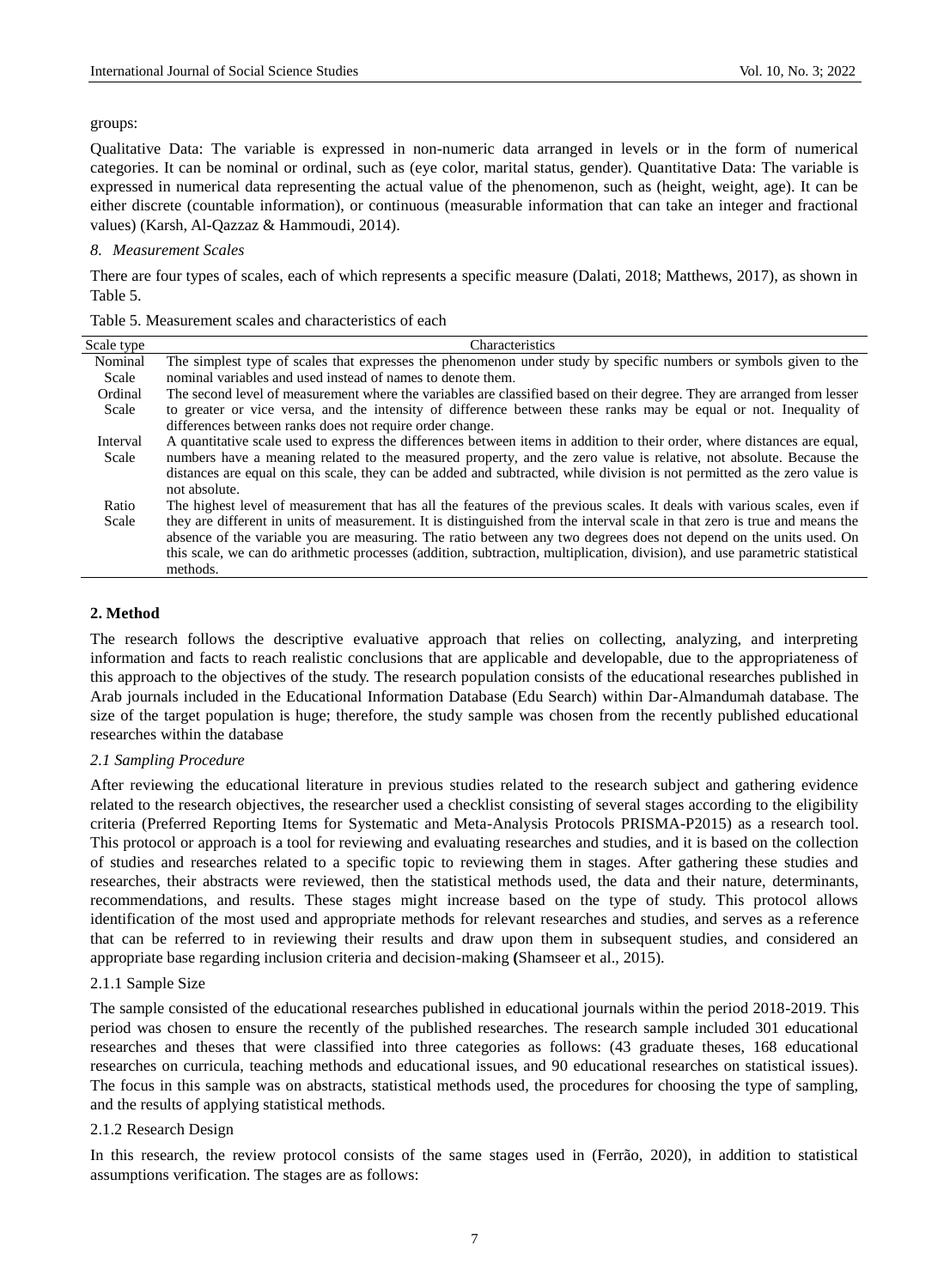First Stage: Reviewing the abstracts of researches and theses and identifying the following elements: size and type of research sample, nature of data, independent variables, dependent variables, statistical method used, and results.

Second Stage: Identifying the methods of statistical analysis in these researches and theses, namely:

- 1. Descriptive statistics: frequency, mean, median, variance or standard deviation, correlation, simple regression, and graphs.
- 2. Statistical hypothesis testing: t-tests, z-tests, analysis of variance, chi-square test.
- 3. Simple regression models.
- 4. Multiple regression models.
- 5. Factorial analysis (FA), Principal Component Analysis (PCA), and Discriminant Analysis.
- 6. Survival analysis.
- 7. Nonparametric methods
- 8. Effect size and statistical significance coefficients.
- 9. Post-hoc comparisons if the test result rejects the null hypothesis.

Third Stage: Verifying each assumption of statistical methods used, including sample size, data independence, randomization, and homogeneity of variance.

This three-stage approach aims to determine the appropriateness of sample size for under-study population size in the first stage, the appropriateness of the used statistical methods in the second stage, and evaluation of statistical assumptions testing in the third stage.

#### 2.1.3 Statistical Methods

The research used the following statistical methods:

- 1. Percentage.
- 2. Statistical frequency.
- 3. Mean and standard deviation.

# **3. Results**

To answer the research questions, the data were analyzed along two axes as follows:

## *First Axis*

The first axis covers the results related to the first research question (*What are the percentages of the statistical methods used in the educational researches and theses*?)

In order to answer this question, the data were analyzed in two stages. The first stage covers the analysis of abstracts of the under-study theses and researches in terms of elements covered by these abstracts, while the second stage covers the statistical methods used in each thesis and research.

#### *First Stage Results*

The percentage of graduate theses constituted 14.3% of the under-study population, while educational researches on curricula, teaching methods and educational issues constituted 55.8%, and educational researches on statistical issues constituted 29.9%. Thus, the sample is considered reliable in data analysis and realizing the objective of the study, as it reflects well the problem under study, as shown in Table 6.

Table 6. Frequencies and percentages of the graduate theses, the educational researches on curricula, teaching methods and educational issues, and the educational researches on statistical issues

| Research Type                                                                 | Frequency | $\%$  |
|-------------------------------------------------------------------------------|-----------|-------|
| Graduate theses                                                               | 43        | 14.3% |
| Educational researches on curricula, teaching methods and educational issues. | 168       | 55.8% |
| Educational researches on statistical issues                                  | 90        | 29.9% |
| Total                                                                         | 301       | 100%  |

The means of the abstracts' elements ranged between (2.19 - 1.19). The highest mean was for the nature of the data and the lowest was for the sample type. Whereas, the standard deviations ranged between (1.13 - 0.30). The highest SD was for the sample type and the lowest was for the independent variable. The range of means was 1, and the range of standard deviations was 0.83. This shows the diversity of the educational researches included in the sample and its appropriateness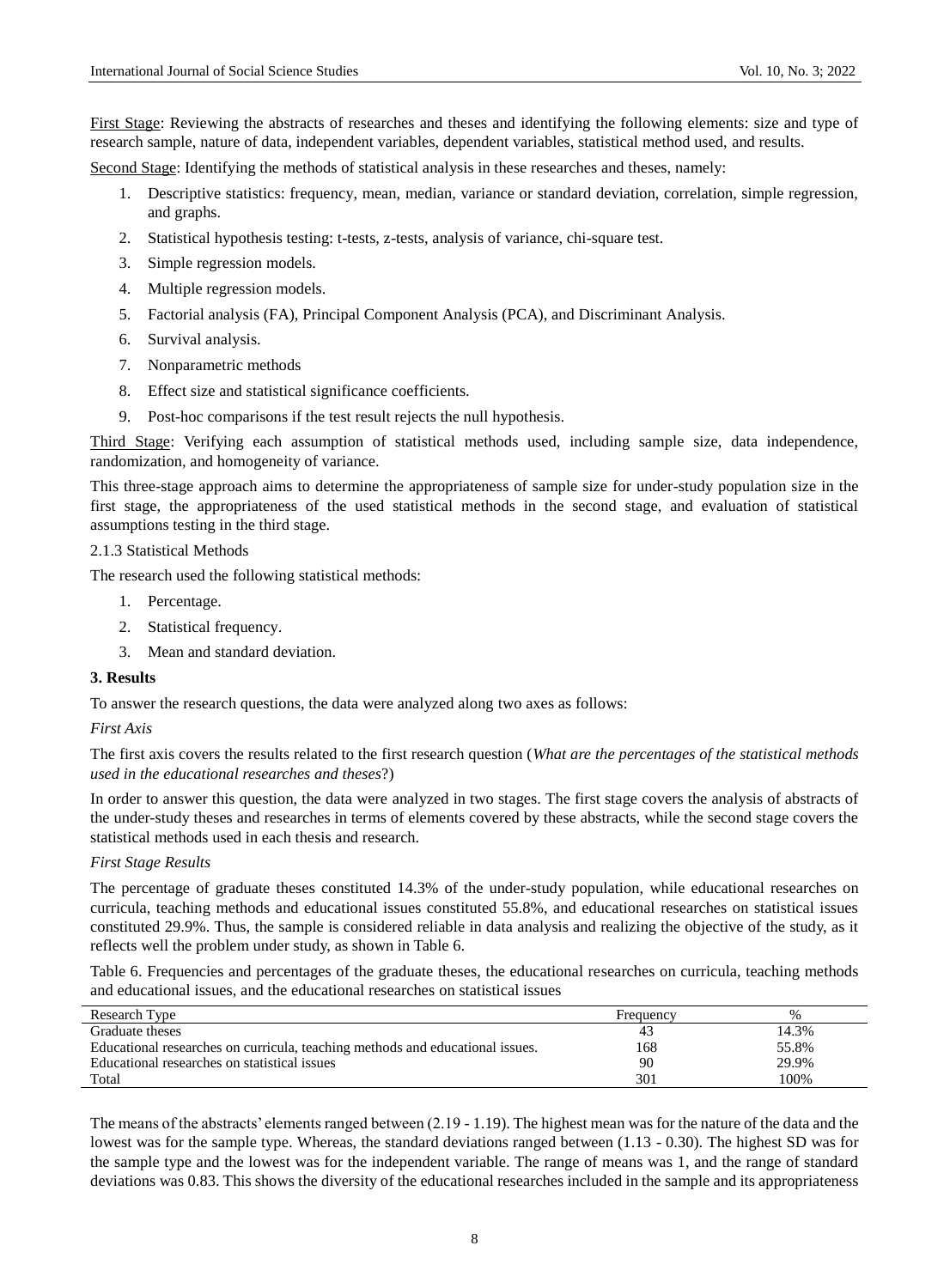for the study objectives, as shown in Table 7.

Table 7. Means and standard deviations of the abstracts' elements in the graduate theses, the educational researches on curricula, teaching methods and educational issues, and the educational researches on statistical issues

| <b>Abstract Elements</b> | M    | <b>SD</b> |
|--------------------------|------|-----------|
| Sample type              | 1.19 | 1.13      |
| Nature of data           | 2.19 | .99       |
| Independent variable     | 1.90 | 0.30      |
| Dependent variable       | 1.89 | 0.31      |
| Used approach            | 1.45 | 0.49      |
| Results                  | 1.84 | 0.37      |

As shown in Table 8, 14% of the graduate theses stated that they used systematic random sampling. Systematic random sampling was also used in 10.7% of the educational researches on curricula, teaching methods and educational issues, and in 7.8% of the educational researches on statistical issues. Whereas, the researches that did not mention the type of sample in their abstracts accounted for the highest percentage; by 67.4% of the graduate theses, 70.2% of the educational researches on curricula, teaching methods and educational issues, and 71.1% of the educational researches on statistical issues.

Table 8. Frequencies and percentages of sample types used in the graduate theses, the educational researches on curricula, teaching methods and educational issues, and the educational researches on statistical issues

| Sample Type   |            |            |           |               |                |         |      |       |
|---------------|------------|------------|-----------|---------------|----------------|---------|------|-------|
|               | Systematic | Stratified | Purposive | Convenience   | Snowball       | No      | None | Total |
|               | Random     | Random     |           |               |                | Mention |      |       |
|               | O          | ◠          | ◠         |               |                | 29      | 3    | 43    |
|               | 14         | 4.7        | 4.7       | 2.3           | $\theta$       | 67.4    |      |       |
| <sub>on</sub> | 18         | 2          | 6         | $\mathbf{0}$  | $\overline{0}$ | 118     | 24   | 168   |
|               |            |            |           |               |                |         |      |       |
|               | 10.7       | 1.2        | 3.6       | $\Omega$      | $\theta$       | 70.2    | 14.3 |       |
| <sub>on</sub> |            | 2          |           |               | $\theta$       | 64      | 15   | 90    |
|               |            |            |           |               |                |         |      |       |
|               | 7.8        | 2.2        | 1.1       | 1.1           | $\Omega$       | 71.1    | 16.7 |       |
|               | 31         | 6          | Q         | $\mathcal{L}$ |                | 211     | 42   | 301   |
|               | 10.3       |            |           | 0.7           | $\Omega$       | 70      | 14   | 100   |
|               |            |            |           |               |                |         |      |       |

• *None*: Researches that did not mention any of the statistical methods used in analyzing their data.

The results of abstracts analysis related to mentioning sample and population sizes show a fluctuation in sample-to-population sizes. In most of the researches, the sample was not truly representative of the population. Sample sizes ranged from 100% to 2.2% of population, as shown in Table 9.

Table 9. Frequencies and percentages of sample-to-population sizes in the graduate theses, the educational researches on curricula, teaching methods and educational issues, and the educational researches on statistical issues

| Research Type                   | Sample Size | Population Size | %   |
|---------------------------------|-------------|-----------------|-----|
| <b>Graduate Theses</b>          | 960         | 960             | 100 |
|                                 | 11          | 46              | 24  |
|                                 | 50          | 2260            | 2.2 |
| Educational<br>Researches<br>on | 117         | 390             | 30  |
| <b>Issues</b>                   | 299         | 1235            | 24  |
|                                 | 55          | 183             | 30  |
|                                 | 29          | 29              | 100 |
|                                 | 172         | 500             | 34  |
|                                 | 99          | 773             | 13  |
|                                 | 53          | 77              | 67  |
|                                 | 69          | 144             | 48  |
|                                 | 60          | 240             | 25  |
|                                 | 38          | 105             | 36  |
| Statistical<br>Researches<br>on | 56          | 80              | 70  |
| <b>Issues</b>                   | 18          | 206             | 9   |
|                                 | 225         | 396             | 57  |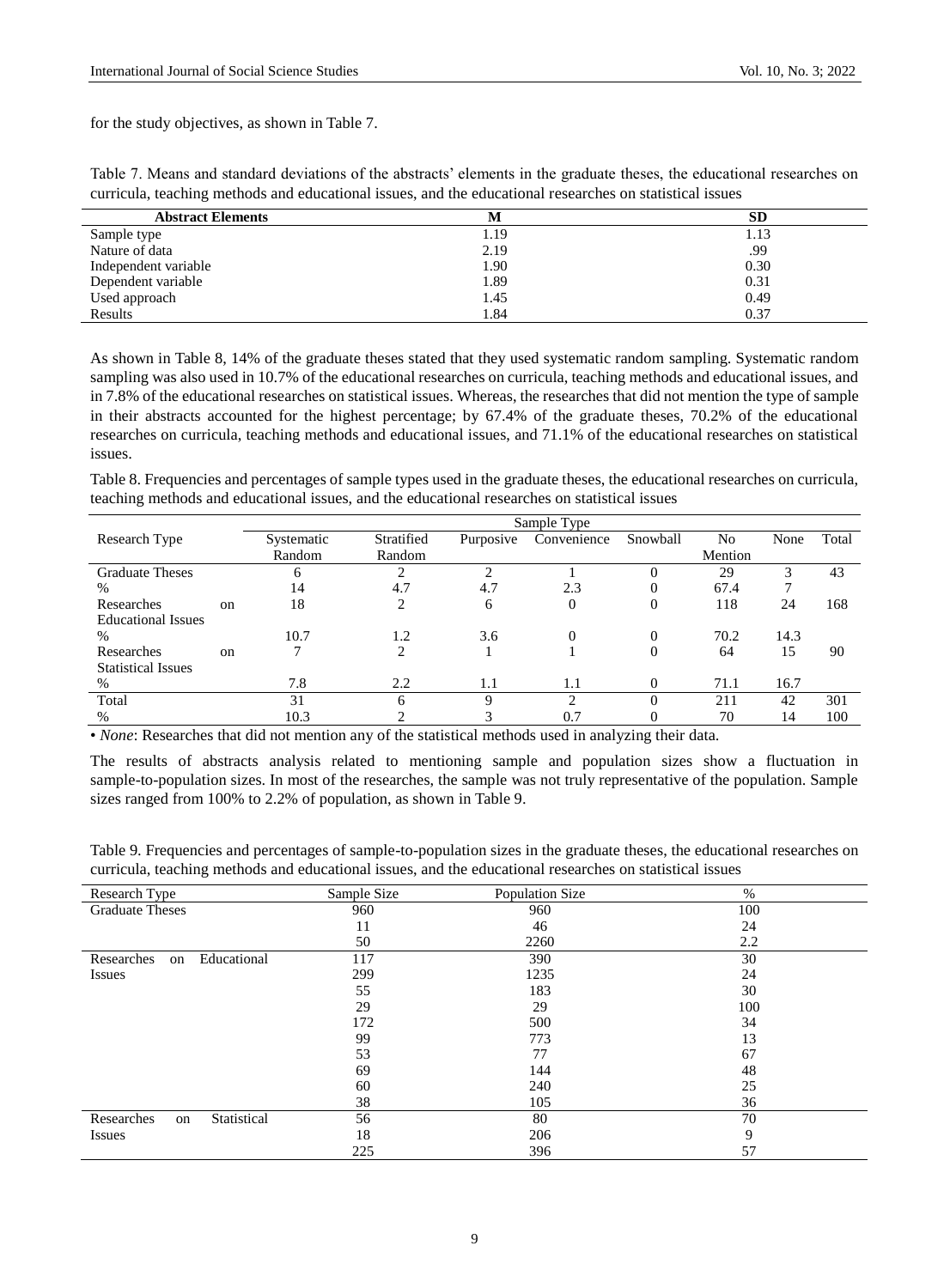The results of abstracts analysis indicate that the type of data was qualitative in 41.9% of graduate theses, in 56.5% of the educational researches on curricula, teaching methods and educational issues, and in 56.7% of the educational researches on statistical issues, whereas, 16.3% of the sample did not mention the type of data, as shown in Table 10.

Table 10. Frequencies and percentages of data type in the graduate theses, the educational researches on curricula, teaching methods and educational issues, and the educational researches on statistical issues

| Data Type                        |              |                    |       |            |      |       |
|----------------------------------|--------------|--------------------|-------|------------|------|-------|
| Research Type                    | Ouantitative | <b>Oualitative</b> | Mixed | No Mention | None | Total |
| <b>Graduate Theses</b>           | 15           | 18                 |       |            | 0    | 43    |
| %                                | 34.9         | 41.9               | 20.9  | 2.3        |      |       |
| Researches on Educational Issues | 20           | 95                 | 18    | 35         |      | 168   |
| %                                | 11.9         | 56.5               | 10.7  | 20.8       |      |       |
| Researches on Statistical Issues | 17           | 51                 |       | 13         | 8    | 90    |
| $\%$                             | 18.9         | 56.7               | 1.1   | 14.4       | 8.9  |       |
| Total                            | 52           | 164                | 28    | 49         | 8    | 301   |
| %                                | 17.3         | 54.5               | 9.3   | 16.3       | 2.7  | 100   |

• *None*: Researches that did not mention any of the statistical methods used in analyzing their data.

The results of abstracts analysis indicate that 93% of the graduate theses mentioned the independent variable, while 46.5% of them mentioned the dependent variable. 88.1% of the educational researches on curricula, teaching methods, and educational issues mentioned the independent variable, while 48.8% of them mentioned the dependent variable. 88.9% of the educational researches on statistical issues mentioned the independent variable, while 37.8% of them mentioned the dependent variable, as shown in Table 11.

Table 11. Frequencies and percentages of mentioning variables (dependent and independent) in the abstracts of the graduate theses, the educational researches on curricula, teaching methods and educational issues, and the educational researches on statistical issues

|                                  | Independent Variable |            |       |         | Dependent Variable |       |
|----------------------------------|----------------------|------------|-------|---------|--------------------|-------|
| Research Type                    | Mention              | No Mention | Total | Mention | No Mention         | Total |
| <b>Graduate Theses</b>           | 40                   |            | 43    | 20      | 23                 | 43    |
| $\%$                             | 93                   |            |       | 46.5    | 53.5               |       |
| Researches on Educational Issues | 148                  | 20         | 168   | 82      | 86                 | 168   |
| %                                | 88.1                 | 11.9       |       | 48.8    | 51.2               |       |
| Researches on Statistical Issues | 80                   | 10         | 90    | 34      | 56                 | 90    |
| $\%$                             | 88.9                 | 11.9       |       | 37.8    | 62.2               |       |
| Total                            | 268                  | 33         | 301   | 136     | 165                | 301   |
| %                                | 89                   |            | 100   | 45.2    | 54.8               | 100   |

The results of abstracts analysis indicate that more than half of the graduate theses did not mention the research approach used, and the applies for the educational researches on curricula, teaching methods, and educational issues. Whereas, 62.2% of the educational researches on statistical issues did not mention the research approach used, as shown in Table 12.

Table 12. Frequencies and percentages of mentioning research approach in the abstracts of the graduate theses, the educational researches on curricula, teaching methods and educational issues, and the educational researches on statistical issues

| Research Approach                |         |            |       |  |  |
|----------------------------------|---------|------------|-------|--|--|
| <b>Research Type</b>             | Mention | No Mention | Total |  |  |
| <b>Graduate Theses</b>           | 20      | 23         | 43    |  |  |
| $\%$                             | 46.5    | 53.5       |       |  |  |
| Researches on Educational Issues | 81      | 87         | 168   |  |  |
| $\%$                             | 48.2    | 51.8       |       |  |  |
| Researches on Statistical Issues | 34      | 56         | 90    |  |  |
| %                                | 37.8    | 62.2       |       |  |  |
| Total                            | 135     | 166        | 301   |  |  |
| $\%$                             | 44.9    | 55.1       | 100   |  |  |

The analysis results indicate that the descriptive analytical approach is the most used approach in the graduate theses, the educational researches on curricula, teaching methods and educational issues, and the educational researches on statistical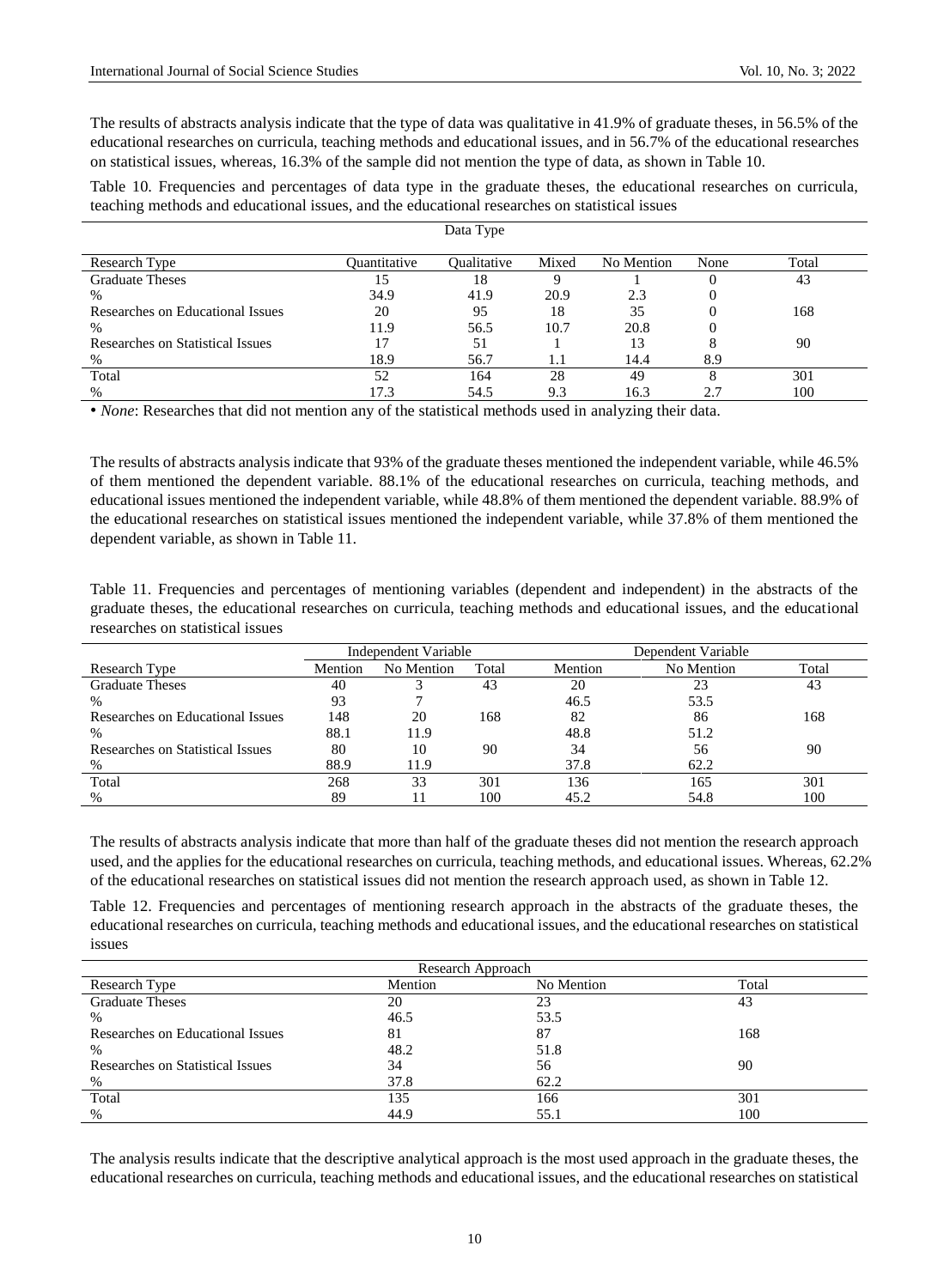issues by 35%, 23%, and 38%, respectively, as shown in Table 13.

| 5<br>20<br>Deductive<br>5<br>Analytical<br>1<br>7<br>Descriptive analytical<br>35<br>Descriptive survey<br>$\mathbf{1}$<br>5<br>3<br><b>Graduate Theses</b><br>Descriptive<br>15<br>3<br>Quasi-experimental<br>15<br>5<br>Experimental<br>1<br>5<br>Descriptive analytical and experimental<br>1<br>5<br>Investigative<br>1<br>5<br>Quantitative and qualitative<br>$\mathbf{1}$<br>18<br>$\overline{22}$<br>Descriptive<br>81<br>Descriptive analytical<br>19<br>23<br>$\overline{c}$<br>$\overline{c}$<br>Quantitative<br>5<br>Experimental<br>$\overline{4}$<br>5<br>Quasi-experimental<br>Researches on Educational Issues<br>$\overline{4}$<br>Analytical<br>$\mathbf{1}$<br>$\mathbf{1}$<br>Pre-experimental<br>$\mathbf{1}$<br>$\mathbf{1}$<br>Descriptive quasi-experimental<br>3<br>$\overline{4}$<br>Descriptive Survey<br>15<br>19<br>Six Sigma<br>$\mathbf{1}$<br>$\mathbf{1}$<br>Quasi-experimental one-group experimental<br>$\mathbf{1}$<br>1<br>Descriptive inductive<br>Descriptive experimental<br>$\mathbf{1}$<br>1<br>Descriptive quasi-experimental<br>$\overline{c}$<br>$\overline{2}$<br>3<br>Quantitative and qualitative<br>$\overline{4}$<br>Descriptive and content analysis<br>$\mathbf{1}$<br>1<br>3<br>Exploratory descriptive<br>$\overline{4}$<br>Partial control experimental<br>1<br>$\mathbf{1}$<br>1<br>$\mathbf{1}$<br>$\overline{3}$<br>Qualitative<br>$\mathbf{1}$<br>34<br>Time series<br>3<br>$\mathbf{1}$<br>3<br>Quasi-experimental<br>$\mathbf{1}$<br>38<br>Descriptive analytical<br>13<br>3<br>Researches on Statistical Issues<br>Analytical survey<br>$\mathbf{1}$<br>Descriptive survey<br>$\overline{2}$<br>6<br>3<br>Descriptive analytical correlational<br>$\mathbf{1}$<br>$\overline{3}$<br>Qualitative<br>1<br>Descriptive<br>9<br>26<br>3<br>Mixed<br>1<br>3<br>Correlational<br>3<br>Descriptive correlational | Research Type | <b>Used Approach</b> | Frequencies | Total | $\%$           |
|-------------------------------------------------------------------------------------------------------------------------------------------------------------------------------------------------------------------------------------------------------------------------------------------------------------------------------------------------------------------------------------------------------------------------------------------------------------------------------------------------------------------------------------------------------------------------------------------------------------------------------------------------------------------------------------------------------------------------------------------------------------------------------------------------------------------------------------------------------------------------------------------------------------------------------------------------------------------------------------------------------------------------------------------------------------------------------------------------------------------------------------------------------------------------------------------------------------------------------------------------------------------------------------------------------------------------------------------------------------------------------------------------------------------------------------------------------------------------------------------------------------------------------------------------------------------------------------------------------------------------------------------------------------------------------------------------------------------------------------------------------------------------------------------------------------------------------------------------------------------------|---------------|----------------------|-------------|-------|----------------|
|                                                                                                                                                                                                                                                                                                                                                                                                                                                                                                                                                                                                                                                                                                                                                                                                                                                                                                                                                                                                                                                                                                                                                                                                                                                                                                                                                                                                                                                                                                                                                                                                                                                                                                                                                                                                                                                                         |               |                      |             |       |                |
|                                                                                                                                                                                                                                                                                                                                                                                                                                                                                                                                                                                                                                                                                                                                                                                                                                                                                                                                                                                                                                                                                                                                                                                                                                                                                                                                                                                                                                                                                                                                                                                                                                                                                                                                                                                                                                                                         |               |                      |             |       |                |
|                                                                                                                                                                                                                                                                                                                                                                                                                                                                                                                                                                                                                                                                                                                                                                                                                                                                                                                                                                                                                                                                                                                                                                                                                                                                                                                                                                                                                                                                                                                                                                                                                                                                                                                                                                                                                                                                         |               |                      |             |       |                |
|                                                                                                                                                                                                                                                                                                                                                                                                                                                                                                                                                                                                                                                                                                                                                                                                                                                                                                                                                                                                                                                                                                                                                                                                                                                                                                                                                                                                                                                                                                                                                                                                                                                                                                                                                                                                                                                                         |               |                      |             |       |                |
|                                                                                                                                                                                                                                                                                                                                                                                                                                                                                                                                                                                                                                                                                                                                                                                                                                                                                                                                                                                                                                                                                                                                                                                                                                                                                                                                                                                                                                                                                                                                                                                                                                                                                                                                                                                                                                                                         |               |                      |             |       |                |
|                                                                                                                                                                                                                                                                                                                                                                                                                                                                                                                                                                                                                                                                                                                                                                                                                                                                                                                                                                                                                                                                                                                                                                                                                                                                                                                                                                                                                                                                                                                                                                                                                                                                                                                                                                                                                                                                         |               |                      |             |       |                |
|                                                                                                                                                                                                                                                                                                                                                                                                                                                                                                                                                                                                                                                                                                                                                                                                                                                                                                                                                                                                                                                                                                                                                                                                                                                                                                                                                                                                                                                                                                                                                                                                                                                                                                                                                                                                                                                                         |               |                      |             |       |                |
|                                                                                                                                                                                                                                                                                                                                                                                                                                                                                                                                                                                                                                                                                                                                                                                                                                                                                                                                                                                                                                                                                                                                                                                                                                                                                                                                                                                                                                                                                                                                                                                                                                                                                                                                                                                                                                                                         |               |                      |             |       |                |
|                                                                                                                                                                                                                                                                                                                                                                                                                                                                                                                                                                                                                                                                                                                                                                                                                                                                                                                                                                                                                                                                                                                                                                                                                                                                                                                                                                                                                                                                                                                                                                                                                                                                                                                                                                                                                                                                         |               |                      |             |       |                |
|                                                                                                                                                                                                                                                                                                                                                                                                                                                                                                                                                                                                                                                                                                                                                                                                                                                                                                                                                                                                                                                                                                                                                                                                                                                                                                                                                                                                                                                                                                                                                                                                                                                                                                                                                                                                                                                                         |               |                      |             |       |                |
|                                                                                                                                                                                                                                                                                                                                                                                                                                                                                                                                                                                                                                                                                                                                                                                                                                                                                                                                                                                                                                                                                                                                                                                                                                                                                                                                                                                                                                                                                                                                                                                                                                                                                                                                                                                                                                                                         |               |                      |             |       |                |
|                                                                                                                                                                                                                                                                                                                                                                                                                                                                                                                                                                                                                                                                                                                                                                                                                                                                                                                                                                                                                                                                                                                                                                                                                                                                                                                                                                                                                                                                                                                                                                                                                                                                                                                                                                                                                                                                         |               |                      |             |       |                |
|                                                                                                                                                                                                                                                                                                                                                                                                                                                                                                                                                                                                                                                                                                                                                                                                                                                                                                                                                                                                                                                                                                                                                                                                                                                                                                                                                                                                                                                                                                                                                                                                                                                                                                                                                                                                                                                                         |               |                      |             |       |                |
|                                                                                                                                                                                                                                                                                                                                                                                                                                                                                                                                                                                                                                                                                                                                                                                                                                                                                                                                                                                                                                                                                                                                                                                                                                                                                                                                                                                                                                                                                                                                                                                                                                                                                                                                                                                                                                                                         |               |                      |             |       |                |
|                                                                                                                                                                                                                                                                                                                                                                                                                                                                                                                                                                                                                                                                                                                                                                                                                                                                                                                                                                                                                                                                                                                                                                                                                                                                                                                                                                                                                                                                                                                                                                                                                                                                                                                                                                                                                                                                         |               |                      |             |       |                |
|                                                                                                                                                                                                                                                                                                                                                                                                                                                                                                                                                                                                                                                                                                                                                                                                                                                                                                                                                                                                                                                                                                                                                                                                                                                                                                                                                                                                                                                                                                                                                                                                                                                                                                                                                                                                                                                                         |               |                      |             |       |                |
|                                                                                                                                                                                                                                                                                                                                                                                                                                                                                                                                                                                                                                                                                                                                                                                                                                                                                                                                                                                                                                                                                                                                                                                                                                                                                                                                                                                                                                                                                                                                                                                                                                                                                                                                                                                                                                                                         |               |                      |             |       |                |
|                                                                                                                                                                                                                                                                                                                                                                                                                                                                                                                                                                                                                                                                                                                                                                                                                                                                                                                                                                                                                                                                                                                                                                                                                                                                                                                                                                                                                                                                                                                                                                                                                                                                                                                                                                                                                                                                         |               |                      |             |       |                |
|                                                                                                                                                                                                                                                                                                                                                                                                                                                                                                                                                                                                                                                                                                                                                                                                                                                                                                                                                                                                                                                                                                                                                                                                                                                                                                                                                                                                                                                                                                                                                                                                                                                                                                                                                                                                                                                                         |               |                      |             |       |                |
|                                                                                                                                                                                                                                                                                                                                                                                                                                                                                                                                                                                                                                                                                                                                                                                                                                                                                                                                                                                                                                                                                                                                                                                                                                                                                                                                                                                                                                                                                                                                                                                                                                                                                                                                                                                                                                                                         |               |                      |             |       |                |
|                                                                                                                                                                                                                                                                                                                                                                                                                                                                                                                                                                                                                                                                                                                                                                                                                                                                                                                                                                                                                                                                                                                                                                                                                                                                                                                                                                                                                                                                                                                                                                                                                                                                                                                                                                                                                                                                         |               |                      |             |       |                |
|                                                                                                                                                                                                                                                                                                                                                                                                                                                                                                                                                                                                                                                                                                                                                                                                                                                                                                                                                                                                                                                                                                                                                                                                                                                                                                                                                                                                                                                                                                                                                                                                                                                                                                                                                                                                                                                                         |               |                      |             |       |                |
|                                                                                                                                                                                                                                                                                                                                                                                                                                                                                                                                                                                                                                                                                                                                                                                                                                                                                                                                                                                                                                                                                                                                                                                                                                                                                                                                                                                                                                                                                                                                                                                                                                                                                                                                                                                                                                                                         |               |                      |             |       |                |
|                                                                                                                                                                                                                                                                                                                                                                                                                                                                                                                                                                                                                                                                                                                                                                                                                                                                                                                                                                                                                                                                                                                                                                                                                                                                                                                                                                                                                                                                                                                                                                                                                                                                                                                                                                                                                                                                         |               |                      |             |       |                |
|                                                                                                                                                                                                                                                                                                                                                                                                                                                                                                                                                                                                                                                                                                                                                                                                                                                                                                                                                                                                                                                                                                                                                                                                                                                                                                                                                                                                                                                                                                                                                                                                                                                                                                                                                                                                                                                                         |               |                      |             |       |                |
|                                                                                                                                                                                                                                                                                                                                                                                                                                                                                                                                                                                                                                                                                                                                                                                                                                                                                                                                                                                                                                                                                                                                                                                                                                                                                                                                                                                                                                                                                                                                                                                                                                                                                                                                                                                                                                                                         |               |                      |             |       |                |
|                                                                                                                                                                                                                                                                                                                                                                                                                                                                                                                                                                                                                                                                                                                                                                                                                                                                                                                                                                                                                                                                                                                                                                                                                                                                                                                                                                                                                                                                                                                                                                                                                                                                                                                                                                                                                                                                         |               |                      |             |       |                |
|                                                                                                                                                                                                                                                                                                                                                                                                                                                                                                                                                                                                                                                                                                                                                                                                                                                                                                                                                                                                                                                                                                                                                                                                                                                                                                                                                                                                                                                                                                                                                                                                                                                                                                                                                                                                                                                                         |               |                      |             |       |                |
|                                                                                                                                                                                                                                                                                                                                                                                                                                                                                                                                                                                                                                                                                                                                                                                                                                                                                                                                                                                                                                                                                                                                                                                                                                                                                                                                                                                                                                                                                                                                                                                                                                                                                                                                                                                                                                                                         |               |                      |             |       |                |
|                                                                                                                                                                                                                                                                                                                                                                                                                                                                                                                                                                                                                                                                                                                                                                                                                                                                                                                                                                                                                                                                                                                                                                                                                                                                                                                                                                                                                                                                                                                                                                                                                                                                                                                                                                                                                                                                         |               |                      |             |       |                |
|                                                                                                                                                                                                                                                                                                                                                                                                                                                                                                                                                                                                                                                                                                                                                                                                                                                                                                                                                                                                                                                                                                                                                                                                                                                                                                                                                                                                                                                                                                                                                                                                                                                                                                                                                                                                                                                                         |               |                      |             |       |                |
|                                                                                                                                                                                                                                                                                                                                                                                                                                                                                                                                                                                                                                                                                                                                                                                                                                                                                                                                                                                                                                                                                                                                                                                                                                                                                                                                                                                                                                                                                                                                                                                                                                                                                                                                                                                                                                                                         |               |                      |             |       |                |
|                                                                                                                                                                                                                                                                                                                                                                                                                                                                                                                                                                                                                                                                                                                                                                                                                                                                                                                                                                                                                                                                                                                                                                                                                                                                                                                                                                                                                                                                                                                                                                                                                                                                                                                                                                                                                                                                         |               |                      |             |       |                |
|                                                                                                                                                                                                                                                                                                                                                                                                                                                                                                                                                                                                                                                                                                                                                                                                                                                                                                                                                                                                                                                                                                                                                                                                                                                                                                                                                                                                                                                                                                                                                                                                                                                                                                                                                                                                                                                                         |               |                      |             |       |                |
|                                                                                                                                                                                                                                                                                                                                                                                                                                                                                                                                                                                                                                                                                                                                                                                                                                                                                                                                                                                                                                                                                                                                                                                                                                                                                                                                                                                                                                                                                                                                                                                                                                                                                                                                                                                                                                                                         |               |                      |             |       |                |
|                                                                                                                                                                                                                                                                                                                                                                                                                                                                                                                                                                                                                                                                                                                                                                                                                                                                                                                                                                                                                                                                                                                                                                                                                                                                                                                                                                                                                                                                                                                                                                                                                                                                                                                                                                                                                                                                         |               |                      |             |       |                |
|                                                                                                                                                                                                                                                                                                                                                                                                                                                                                                                                                                                                                                                                                                                                                                                                                                                                                                                                                                                                                                                                                                                                                                                                                                                                                                                                                                                                                                                                                                                                                                                                                                                                                                                                                                                                                                                                         |               |                      |             |       |                |
|                                                                                                                                                                                                                                                                                                                                                                                                                                                                                                                                                                                                                                                                                                                                                                                                                                                                                                                                                                                                                                                                                                                                                                                                                                                                                                                                                                                                                                                                                                                                                                                                                                                                                                                                                                                                                                                                         |               |                      |             |       |                |
|                                                                                                                                                                                                                                                                                                                                                                                                                                                                                                                                                                                                                                                                                                                                                                                                                                                                                                                                                                                                                                                                                                                                                                                                                                                                                                                                                                                                                                                                                                                                                                                                                                                                                                                                                                                                                                                                         |               |                      |             |       |                |
|                                                                                                                                                                                                                                                                                                                                                                                                                                                                                                                                                                                                                                                                                                                                                                                                                                                                                                                                                                                                                                                                                                                                                                                                                                                                                                                                                                                                                                                                                                                                                                                                                                                                                                                                                                                                                                                                         |               |                      |             |       |                |
|                                                                                                                                                                                                                                                                                                                                                                                                                                                                                                                                                                                                                                                                                                                                                                                                                                                                                                                                                                                                                                                                                                                                                                                                                                                                                                                                                                                                                                                                                                                                                                                                                                                                                                                                                                                                                                                                         |               |                      |             |       |                |
|                                                                                                                                                                                                                                                                                                                                                                                                                                                                                                                                                                                                                                                                                                                                                                                                                                                                                                                                                                                                                                                                                                                                                                                                                                                                                                                                                                                                                                                                                                                                                                                                                                                                                                                                                                                                                                                                         |               | Mixed                |             |       | $\overline{3}$ |

Table 13. Frequencies and percentages of research approaches used in the graduate theses, the educational researches on curricula, teaching methods and educational issues, and the educational researches on statistical issues

The most important results of the researches were mentioned in the abstracts of 93% of the graduate theses, 82.1% of the educational researches on curricula, teaching methods and educational issues, and 82.2% of the educational researches on statistical issues, as shown in Table 14.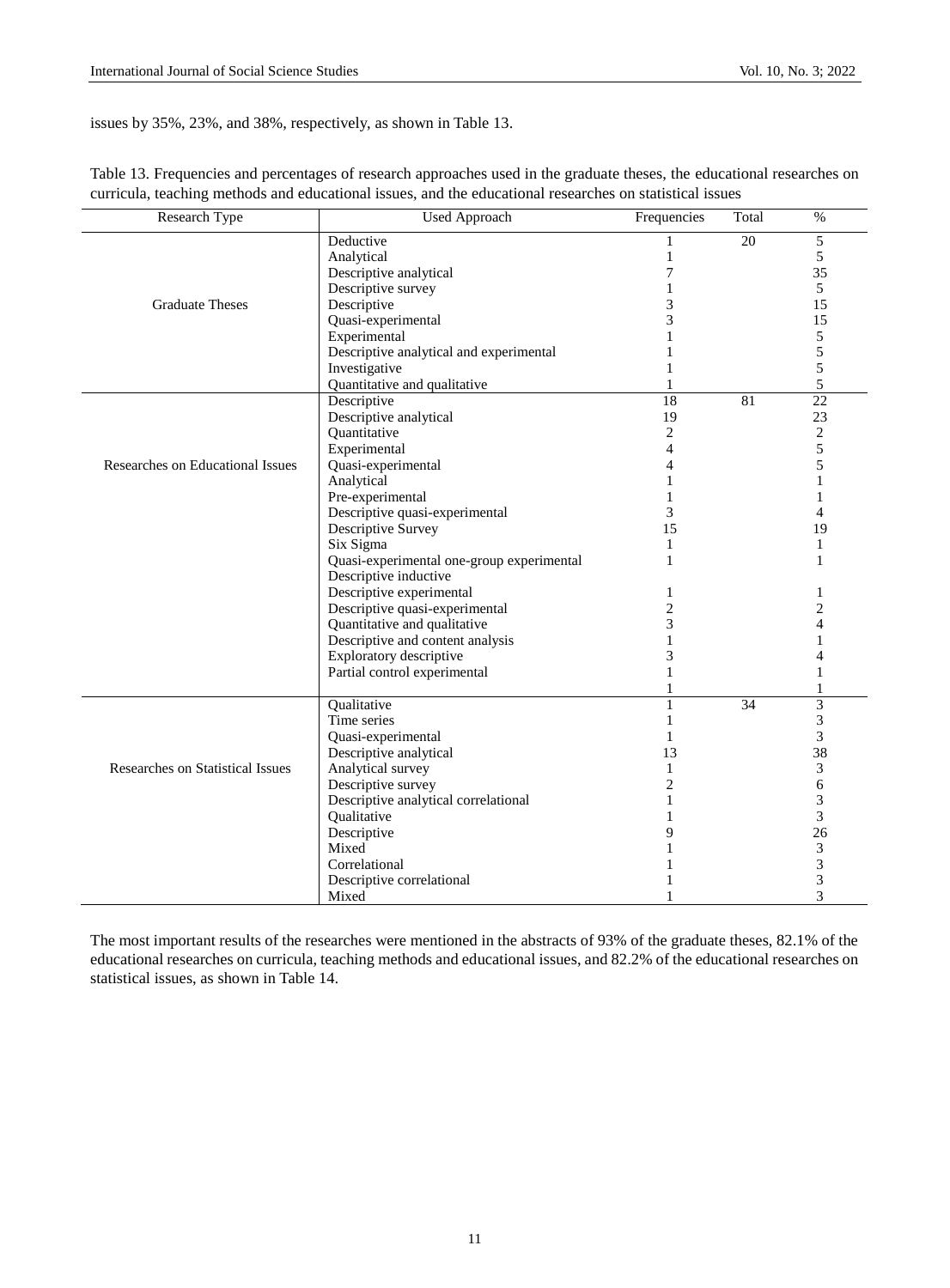| Research Type                    | Mention | No Mention | Total |
|----------------------------------|---------|------------|-------|
| <b>Graduate Theses</b>           | 40      |            | 34    |
| $\%$                             | 93      |            |       |
| Researches on Educational Issues | 138     | 30         | 168   |
| $\%$                             | 82.1    | 17.9       |       |
| Researches on Statistical Issues | 74      | 16         | 90    |
| $\%$                             | 82.2    | 17.8       |       |
| Total                            | 252     | 49         | 301   |
| $\%$                             | 83.7    | 16.3       | 100   |

Table 14. Frequencies and percentages of mentioning results in the abstracts of the graduate theses, the educational researches on curricula, teaching methods and educational issues, and the educational researches on statistical issues

# *Second Stage Results*

The second stage of the first axis related to the first research question covers the statistical methods used in the under-study theses and researches.

The analysis results indicate that the most used descriptive statistics in the graduate theses are frequency and mean by 69.8%, followed by standard deviation by 63% and finally median by 21%. Whereas in the educational researches on curricula, teaching methods, and educational issues, the most used was frequency by 77%, followed by mean by 68%, then standard deviation by 65%, and finally median by 13%. In educational researches on statistical issues, the most used was frequency by 73%, followed by mean by 53%, standard deviation by 44% and finally median by 9%, as shown in Figure 1.



Figure 1. percentages of descriptive statistics used in the graduate theses, the educational researches on curricula, teaching methods and educational issues, and the educational researches on statistical issues

The analysis results indicate that correlation coefficients (Pearson / Spearman) were used in 60% of the graduate theses, in 71% of the educational researches on curricula, teaching methods and educational issues, and half of the educational researches on statistical issues. Simple linear regression was used in only 2% of the graduate theses, in 3% of the educational researches on statistical issues, and none of the educational researches on curricula, teaching methods and educational issues. Regarding graphs, it was used for results presentation in 33% of the graduate theses, in 19% of the educational researches on curricula, teaching methods and educational issues, and in 27% of the educational researches on statistical issues, as shown in Figure 2.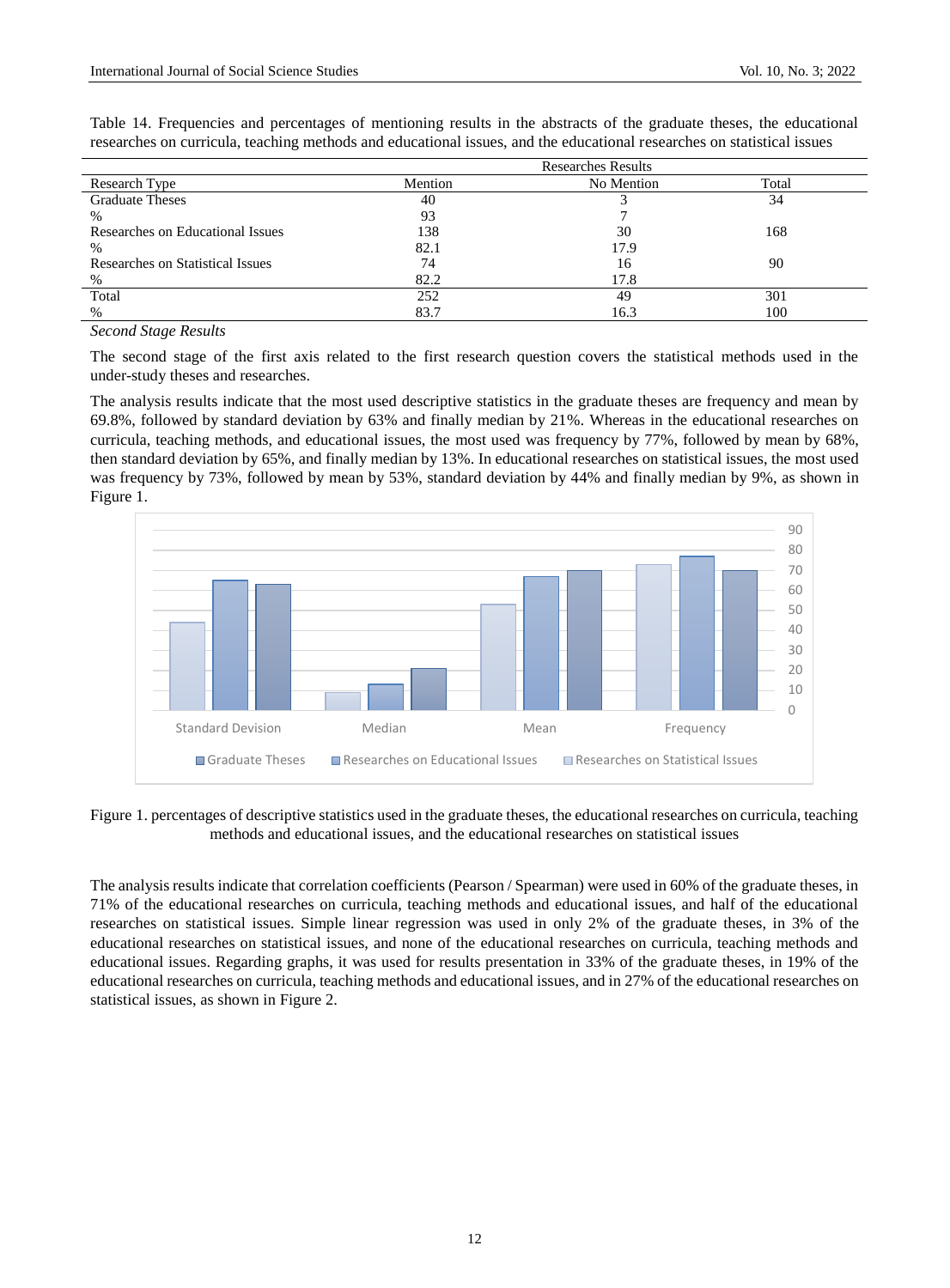

Figure 2. percentages of correlation coefficients (Pearson / Spearman), simple linear regression, and graphs in the graduate theses, the educational researches on curricula, teaching methods and educational issues, and the educational researches on statistical issues

The analysis results indicate that Z-test was used in only 2% of the graduate theses, in 4% of the educational researches on statistical issues, and none of the educational researches on curricula, teaching methods and educational issues. T-test was used in 40% of the graduate theses, in 48% of the educational researches on curricula, teaching methods and educational issues, and in 29% of the educational researches on statistical issues, as shown in Figure 3.



Figure 3. percentages of simple statistical tests (z-test  $\&$  t-test) used in the graduate theses, the educational researches on curricula, teaching methods and educational issues, and the educational researches on statistical issues

The analysis results indicate that the one-way analysis of variance was used in 86% of the graduate theses, in 16% of the educational researches on curricula, teaching methods and educational issues, and in 21% of the educational researches on statistical issues, Whereas the two-way analysis of variance was used in only 5% of the graduate theses, in 2% of the educational researches on curricula, teaching methods and educational issues, and in 1% of the educational researches on statistical issue, and so three- way anova, as shown in Figure 4.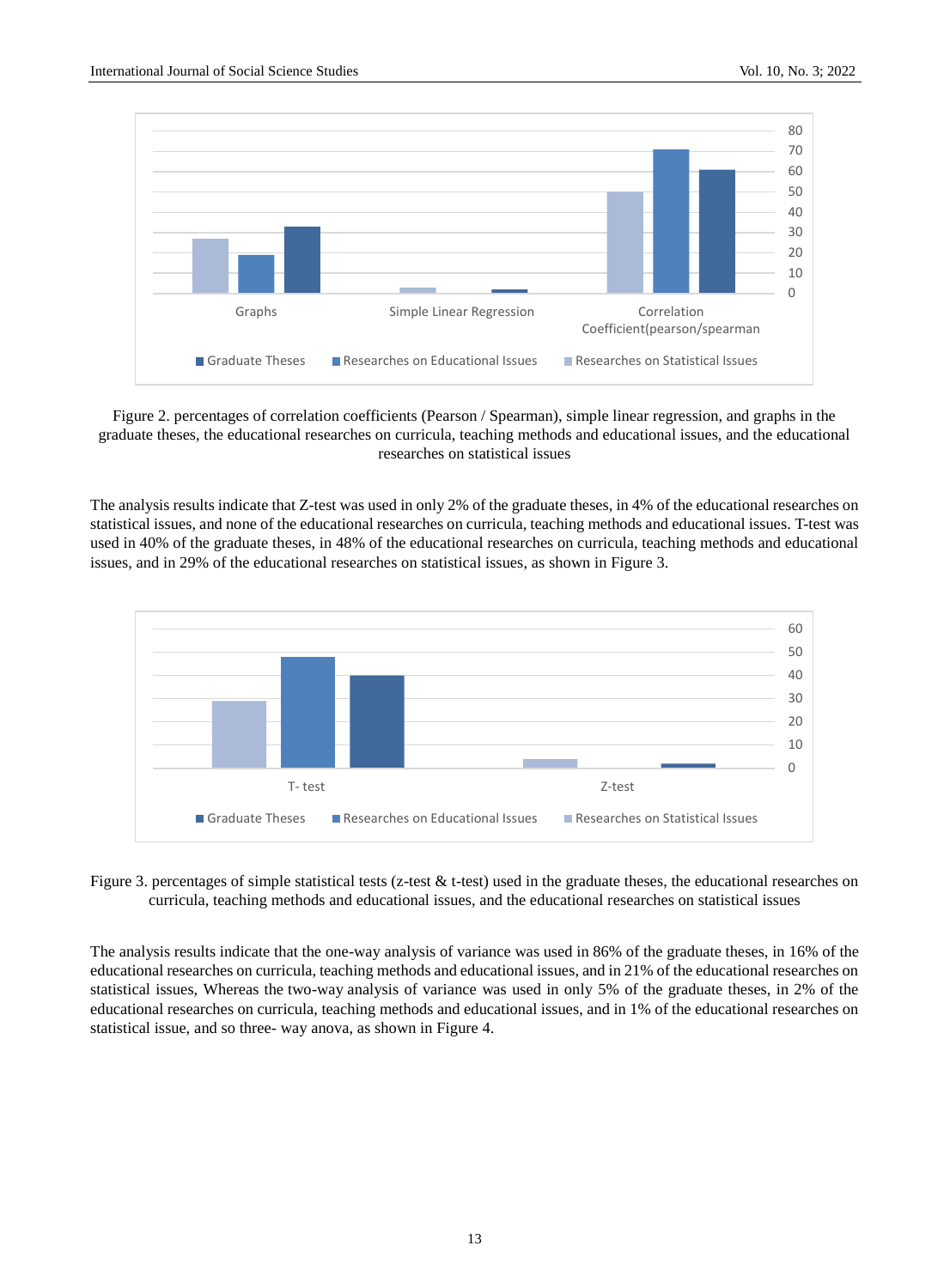

Figure 4. Percentages of ANOVA (one-way, two-way, three-Way) used in the graduate theses, the educational researches on curricula, teaching methods and educational issues, and the educational researches on statistical issues

The analysis results indicate that all of the graduate theses, 91.7% of the educational researches on curricula, teaching methods and educational issues, and 86.7% of the educational researches on statistical issues did not use partial correlation in analyzing their data, With regard to the multivariate analysis of variance (MANOVA), it was used in 7% of the graduate theses, none of the educational researches on curricula, teaching methods and educational issues, and also none of the educational researches on statistical issues. Whereas the analysis of covariance (ANCOVA) was used in 4.7% of the graduate theses, none of the educational researches on curricula, teaching methods and educational issues, and also none of the educational researches on statistical issues.

As for repeated measures design, it was used in 2.3% of the graduate theses, none of the educational researches on curricula, teaching methods and educational issues, and also none of the educational researches on statistical issues, as shown in Table 15.

Table 15. Frequencies and percentages of advanced statistical tests (Partial Correlation, MANOVA, ANCOVA, Repeated Measure Design) used in the graduate theses, the educational researches on curricula, teaching methods and educational issues, and the educational researches on statistical issues

|                                         | Partial Correlation |                             |          |       |  |  |
|-----------------------------------------|---------------------|-----------------------------|----------|-------|--|--|
| <b>Research Type</b>                    | None                | Used                        | Not Used | Total |  |  |
| <b>Graduate Theses</b>                  | 0.0                 | 0.0                         | 43       | 43    |  |  |
| $\%$                                    | 0.0                 | 0.0                         | 100      | 100   |  |  |
| Researches on Educational Issues        | 13                  | 1                           | 154      | 168   |  |  |
| $\%$                                    | 7.7                 | 0.6                         | 91.7     | 100   |  |  |
| <b>Researches on Statistical Issues</b> | 11                  |                             | 78       | 90    |  |  |
| %                                       | 12.2                | 1.1                         | 86.7     | 100   |  |  |
| Total                                   | 24                  | $\mathcal{D}_{\mathcal{L}}$ | 275      | 301   |  |  |
| $\%$                                    | 8                   | 0.7                         | 91.4     | 100   |  |  |
|                                         |                     | <b>MANOVA</b>               |          |       |  |  |
| <b>Graduate Theses</b>                  | 0.0                 | 3                           | 40       | 43    |  |  |
| $\%$                                    | 0.0                 |                             | 93       | 100   |  |  |
| Researches on Educational Issues        | 13                  | $\Omega$                    | 155      | 168   |  |  |
| $\frac{0}{0}$                           | 7.7                 | 0.0                         | 92.3     | 100   |  |  |
| <b>Researches on Statistical Issues</b> | 11                  | $\Omega$                    | 79       | 90    |  |  |
| %                                       | 12.2                | 0.0                         | 87.8     | 100   |  |  |
| Total                                   | 24                  | 3                           | 274      | 301   |  |  |
| $\%$                                    | 8                   |                             | 91       | 100   |  |  |
|                                         |                     | <b>ANCOVA</b>               |          |       |  |  |
| <b>Graduate Theses</b>                  | $\Omega$            | 2                           | 41       | 43    |  |  |
| $\%$                                    | 0.0                 | 4.7                         | 95.3     | 100   |  |  |
| Researches on Educational Issues        | 13                  | 4                           | 151      | 168   |  |  |
| $\frac{0}{0}$                           | 7.7                 | 2.4                         | 89.9     | 100   |  |  |
| <b>Researches on Statistical Issues</b> | 11                  | $\Omega$                    | 79       | 90    |  |  |
| %                                       | 12.2                | 0.0                         | 87.8     | 100   |  |  |
| Total                                   | 24                  | 6                           | 271      | 301   |  |  |
| $\%$                                    | 8                   | $\overline{2}$              | 90       | 100   |  |  |
|                                         |                     | Repeated Measure Design     |          |       |  |  |
| <b>Graduate Theses</b>                  | $\mathbf{0}$        | 1                           | 42       | 43    |  |  |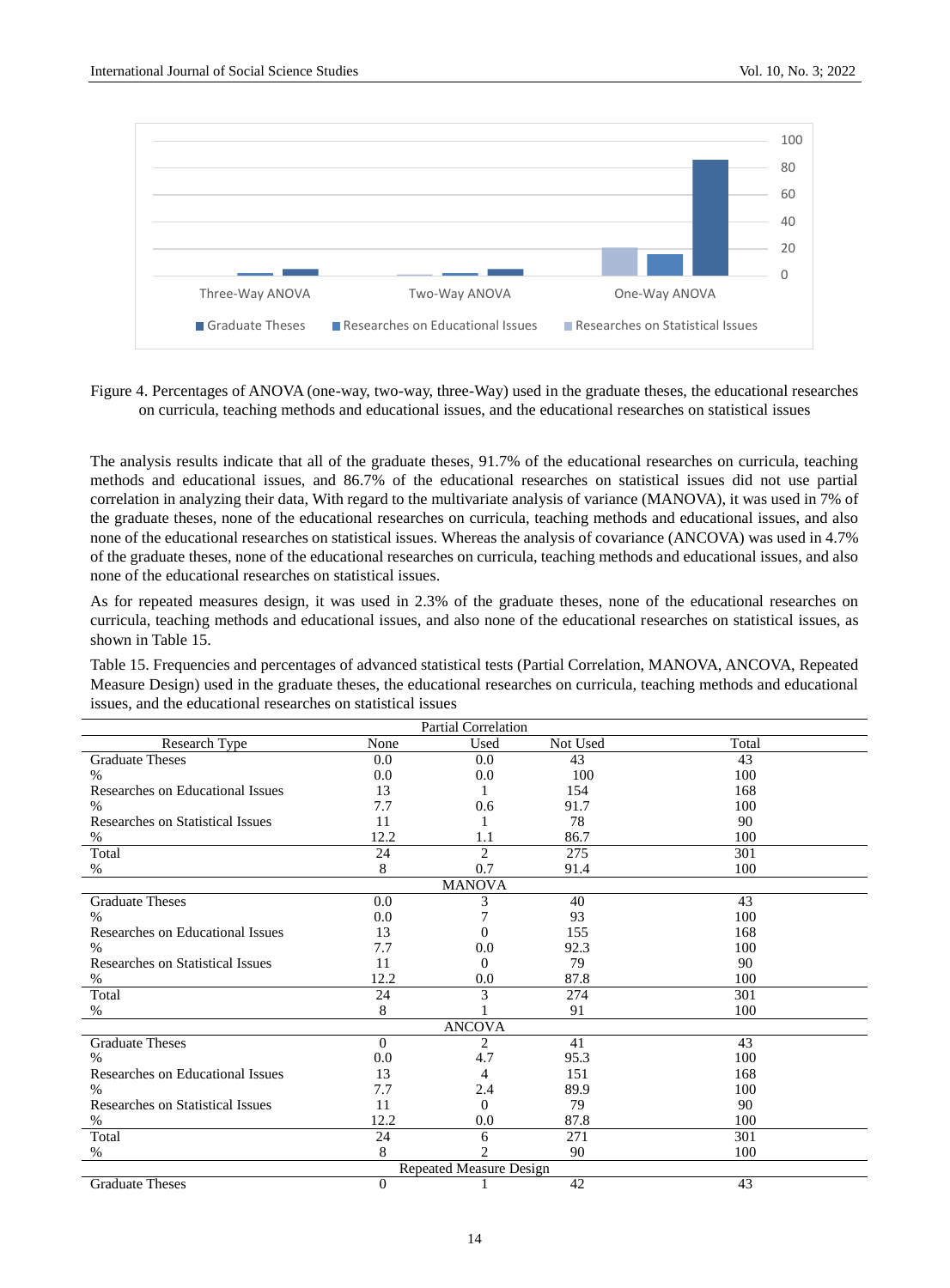| %                                | 0.0                      |     | 97.7 | 100 |
|----------------------------------|--------------------------|-----|------|-----|
| Researches on Educational Issues | 13                       |     | 155  | 168 |
| $\%$                             | $\overline{\phantom{a}}$ | J.O | 92.3 | 100 |
| Researches on Statistical Issues |                          |     |      | 90  |
| $\%$                             | 2.2                      |     | 83.3 | 100 |
| Total                            | 24                       |     | 272  | 301 |
| $\%$                             |                          |     | 90.4 | 100 |
| .<br>$ -$<br>-                   | $\sim$ $\sim$            | .   | .    | .   |

*•None*: Researches that did not mention any of the statistical methods used in analyzing their data.

The analysis results indicate that factor analysis (FA) was used in 19% of the graduate theses, approximately none of the educational researches on curricula, teaching methods and educational issues, and in 13% of the educational researches on statistical issues. With regard to principal component analysis (PCA), it was used in 9.3% of the graduate theses, in 1% of the educational researches on curricula, teaching methods and educational issues, and in 10% of the educational researches on statistical issues. As for Discriminant Analysis (DA), it was used in 5% of the graduate theses, in 1% of the educational researches on curricula, teaching methods and educational issues, and none of the educational researches on statistical issues, as shown in Figure 5.





The analysis results indicate that multiple regression was used in 2% of the graduate theses, none of the educational researches on curricula, teaching methods and educational issues, and in 1% of the educational researches on statistical issues, As for logistic regression, it was used in 9% of the graduate theses, in none of the educational researches on curricula, teaching methods and educational issues, and in 13% of the educational researches on statistical issues. Whereas, survival analysis wasn't used in any of the theses and researches, as shown in Figure 6.



Figure 6. Percentages of multiple regression, logistic regression, survival analysis used in the graduate theses, the educational researches on curricula, teaching methods and educational issues, and the educational researches on statistical issues

The analysis results indicate that the Chi-Square test of independence was used in 4.7% of the graduate theses, in 3% of the educational researches on curricula, teaching methods and educational issues, and in 1.1% of the educational researches on statistical issues. As for the Chi-Square Goodness of Fit test, it was used in 20.9% of the graduate theses, in 4.8% of the educational researches on curricula, teaching methods and educational issues, and in 8.9% of the educational researches on statistical issues, as shown in Figure 7.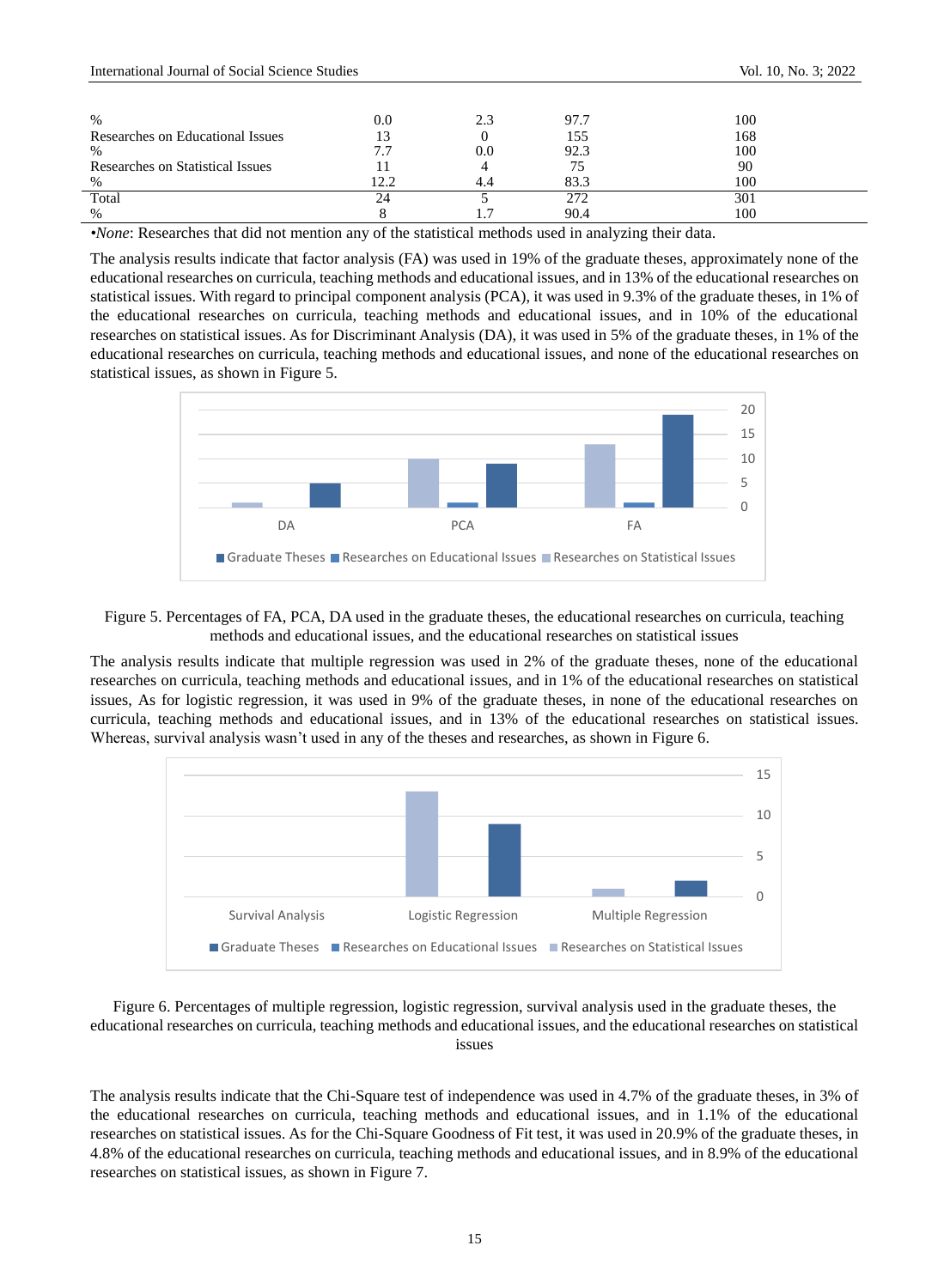

Figure 7. Percentages of Chi-Square test of Independence and Chi-Square Goodness of Fit test used in the graduate theses, the educational researches on curricula, teaching methods and educational issues, and the educational researches on statistical issues

The analysis results indicate that Mann–Whitney test was not used in any of the graduate theses, whereas it was used in 4% of the educational researches on curricula, teaching methods and educational issues, and in 3% of the educational researches on statistical issues. As for Kruskal–Wallis test, it also was not used in any of the graduate theses, yet used in 2% of the educational researches on curricula, teaching methods and educational issues, and in 2% of the educational researches on statistical issues, as shown in Figure 8.



Figure 8. Percentages of Mann–Whitney test and Kruskal–Wallis test used in the graduate theses, the educational researches on curricula, teaching methods and educational issues, and the educational researches on statistical issues

The analysis results indicate that Friedman test was not used in any of the theses and researches. Wilcoxon test was also not used in any of the graduate theses, yet was used in 1.2% of the educational researches on curricula, teaching methods and educational issues, and in 2.2% of the educational researches on statistical issues, as shown in Figure 9.

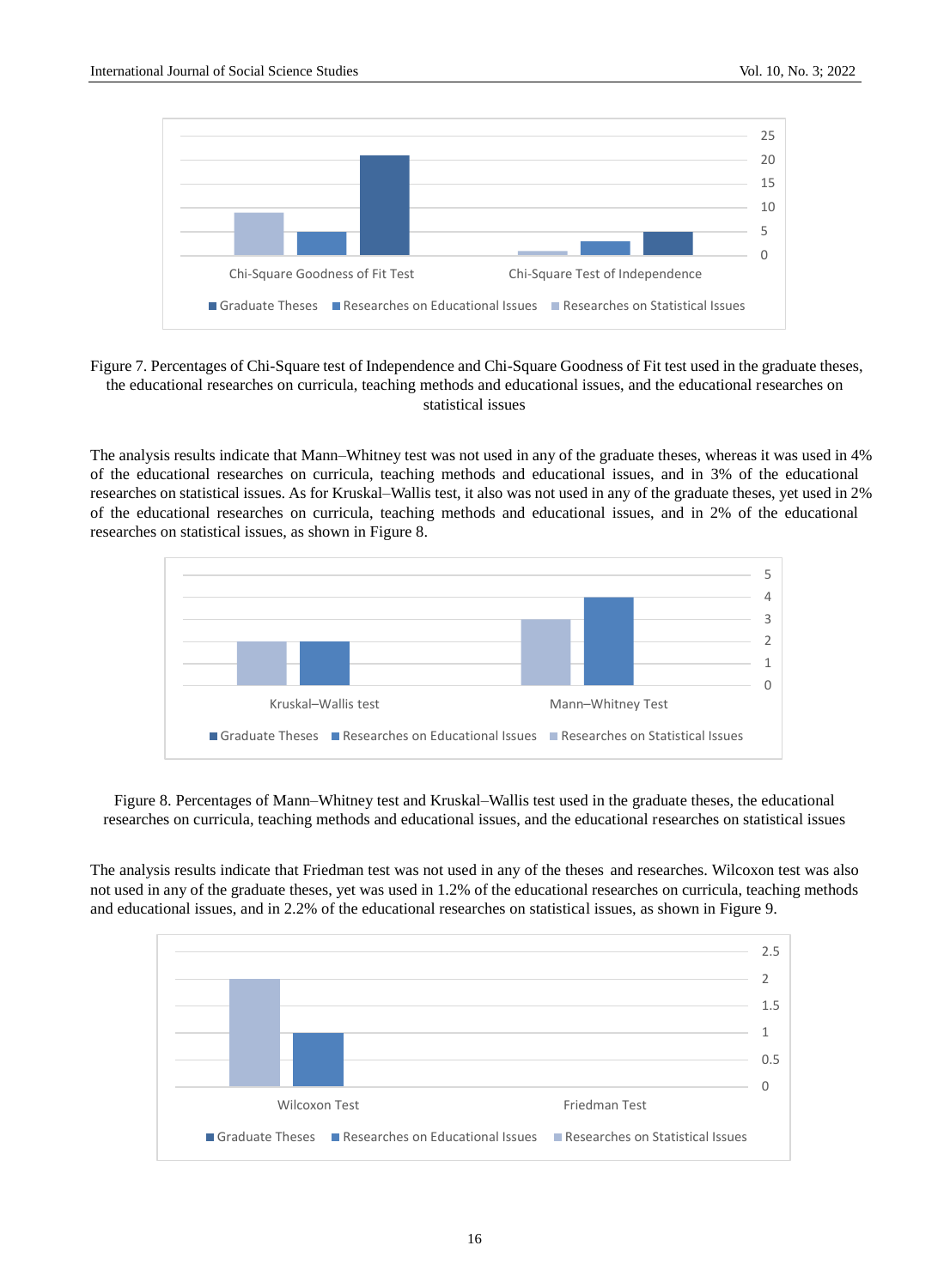# Figure 9. Percentages of Friedman test and Wilcoxon test used in the graduate theses, the educational researches on curricula, teaching methods and educational issues, and the educational researches on statistical issues

The analysis results indicate that statistical significance was used in 72.1% of the graduate theses, in 59.5% of the educational researches on curricula, teaching methods and educational issues, and in 55.6% of the educational researches on statistical issues, as shown in Table 16.

Table 16. Frequencies and percentages of the statistical significance in the graduate theses, the educational researches on curricula, teaching methods and educational issues, and the educational researches on statistical issues

| <b>Statistical Significance</b>  |      |      |          |       |  |
|----------------------------------|------|------|----------|-------|--|
| Research Type                    | None | Used | Not Used | Total |  |
| <b>Graduate Theses</b>           |      | 31   |          | 43    |  |
| %                                |      | 72.1 | 27.9     | 100   |  |
| Researches on Educational Issues |      | 100  | 55       | 168   |  |
| $\%$                             |      | 59.5 | 32.7     | 100   |  |
| Researches on Statistical Issues |      | 50   | 29       | 90    |  |
| $\%$                             | 12.2 | 55.6 | 32.2     | 100   |  |
| Total                            | 24   | 181  | 96       | 301   |  |
| %                                |      | 60.1 | 31.9     | 100   |  |

*• None*: Researches that did not mention any of the statistical methods used in analyzing their data.

As shown in Table 17, the analysis results indicate that Omega for the strength of the relationship was not used in most of the theses and researches, whereas Eta was used in 7% of the graduate theses, in 5.4% of the educational researches on curricula, teaching methods and educational issues, and in 4.3% of the educational researches on statistical issues.

As for the effect size (Eta-Squared), it was used in 14% of the graduate theses, in 20.8% of the educational researches on curricula, teaching methods and educational issues, and in 6.7% of the educational researches on statistical issues.

Table 17. Frequencies and percentages of Omega, Eta, and effect size in the graduate theses, the educational researches on curricula, teaching methods and educational issues, and the educational researches on statistical issues

| Omega                                   |          |                           |          |       |  |
|-----------------------------------------|----------|---------------------------|----------|-------|--|
| Research Type                           | None     | Used                      | Not Used | Total |  |
| <b>Graduate Theses</b>                  | $\theta$ | $\Omega$                  | 43       | 43    |  |
| $\%$                                    | $\Omega$ | $\Omega$                  | 100      | 100   |  |
| Researches on Educational Issues        | 13       |                           | 154      | 168   |  |
| $\%$                                    | 7.7      | 0.6                       | 91.7     | 100   |  |
| <b>Researches on Statistical Issues</b> | 11       | $\Omega$                  | 79       | 90    |  |
| %                                       | 12.2     | 0                         | 87.8     | 100   |  |
| Total                                   | 24       | 1                         | 276      | 301   |  |
| %                                       | 8        | 0.3                       | 91.7     | 100   |  |
|                                         |          | Eta                       |          |       |  |
| <b>Graduate Theses</b>                  | $\Omega$ | 3                         | 40       | 43    |  |
| $\%$                                    | 0        | 7                         | 93       | 100   |  |
| Researches on Educational Issues        | 13       | 9                         | 146      | 168   |  |
| $\%$                                    | 7.7      | 5.4                       | 86.9     | 100   |  |
| <b>Researches on Statistical Issues</b> | 11       |                           | 78       | 90    |  |
| %                                       | 12.2     | 1.1                       | 86.7     | 100   |  |
| Total                                   | 24       | 13                        | 264      | 301   |  |
| %                                       | 8        | 4.3                       | 87.7     | 100   |  |
|                                         |          | Effect Size (Eta-Squared) |          |       |  |
| <b>Graduate Theses</b>                  | $\Omega$ | 6                         | 37       | 43    |  |
| $\%$                                    | 0        | 14                        | 86       | 100   |  |
| Researches on Educational Issues        | 13       | 35                        | 120      | 168   |  |
| $\%$                                    | 7.7      | 20.8                      | 71.4     | 100   |  |
| Researches on Statistical Issues        | 11       | 6                         | 73       | 90    |  |
| %                                       | 12.2     | 6.7                       | 81.1     | 100   |  |
| Total                                   | 24       | 47                        | 230      | 301   |  |
| %                                       | 8        | 15.6                      | 76.4     | 100   |  |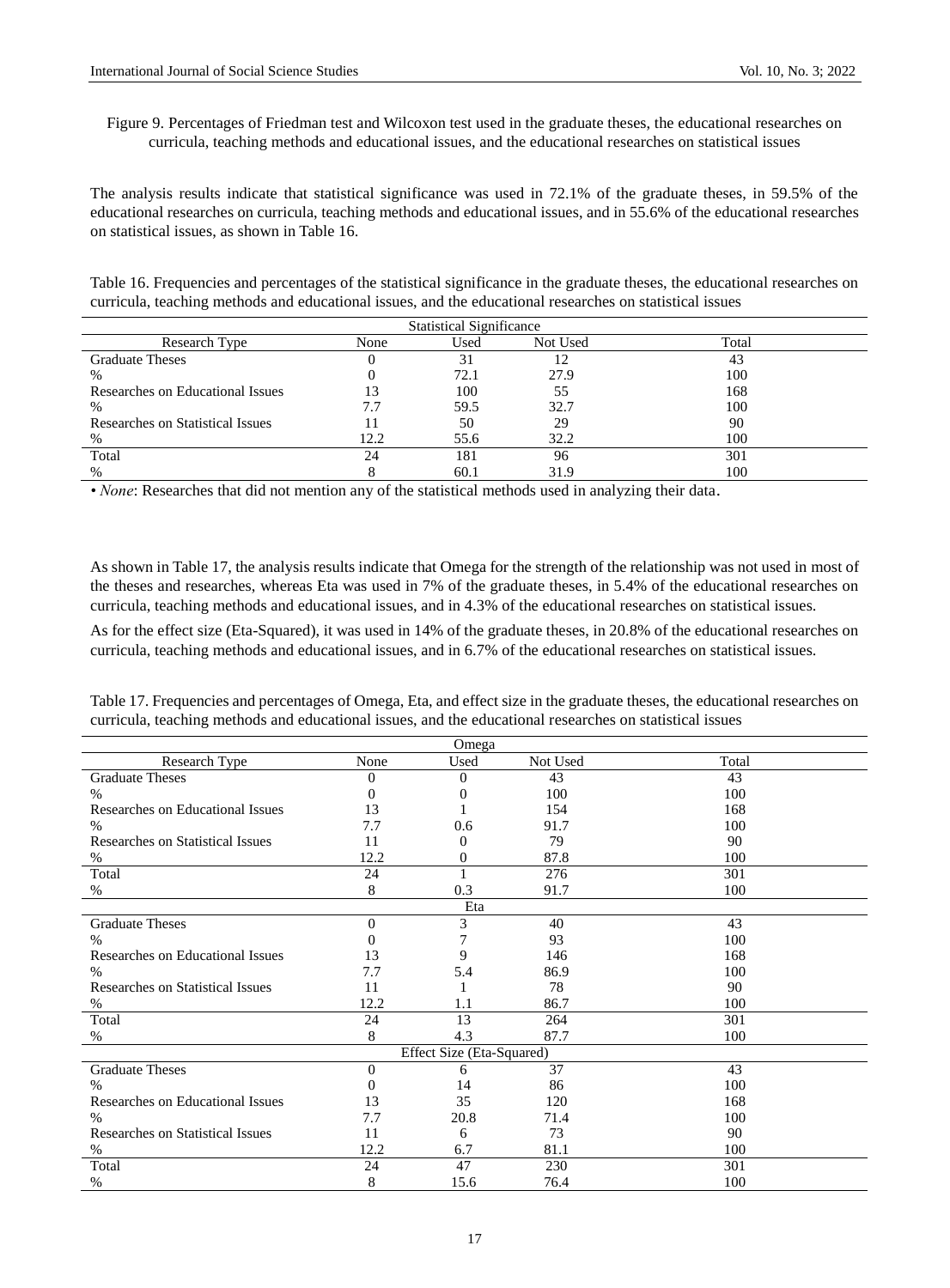• *None*: Researches that did not mention any of the statistical methods used in analyzing their data.

The analysis results indicate that Tukey's and Tukey-Kramer post-hoc tests were not used in any of the graduate theses, yet were used in 3.6% and 0.6% respectively of the educational researches on curricula, teaching methods and educational issues. As for the educational researches on statistical issues, 1.1% of them used Tukey's test and none of them used Tukey-Kramer test. With regard to Scheffe' test, it was used in 11.6% of the graduate theses, in 5.4% of the educational researches on curricula, teaching methods and educational issues, and in 8.9% of the educational researches on statistical issues. It should be noted that Dunnett's test was not used in any of the theses and researches, as shown in Table 18.

Table 18. Frequencies and percentages of post-hoc tests in the graduate theses, the educational researches on curricula, teaching methods and educational issues, and the educational researches on statistical issues

| Tukey's Test                     |                |          |          |       |  |
|----------------------------------|----------------|----------|----------|-------|--|
| Research Type                    | None           | Used     | Not Used | Total |  |
| <b>Graduate Theses</b>           | $\overline{0}$ | $\Omega$ | 43       | 43    |  |
| $\frac{0}{0}$                    | $\theta$       | 0        | 100      | 100   |  |
| Researches on Educational Issues | 13             | 6        | 149      | 168   |  |
| $\%$                             | 7.7            | 3.6      | 88.7     | 100   |  |
| Researches on Statistical Issues | 11             |          | 78       | 90    |  |
| %                                | 12.2           | 1.1      | 86.7     | 100   |  |
| Total                            | 24             | 7        | 270      | 301   |  |
| %                                | 8              | 2.3      | 89.7     | 100   |  |
| Tukey-Kramer Test                |                |          |          |       |  |
| <b>Graduate Theses</b>           | $\mathbf{0}$   | $\Omega$ | 43       | 43    |  |
| $\%$                             | $\Omega$       | 0        | 100      | 100   |  |
| Researches on Educational Issues | 13             | 1        | 154      | 168   |  |
| $\%$                             | 7.7            | 0.6      | 91.7     | 100   |  |
| Researches on Statistical Issues | 11             | 0        | 79       | 90    |  |
| %                                | 12.2           | 0        | 87.8     | 100   |  |
| Total                            | 24             |          | 276      | 301   |  |
| %                                | 8              | 0.3      | 91.7     | 100   |  |
| Scheffe' test                    |                |          |          |       |  |
| <b>Graduate Theses</b>           | $\theta$       | 5        | 38       | 43    |  |
| $\%$                             | $\Omega$       | 11.6     | 88.4     | 100   |  |
| Researches on Educational Issues | 13             | 9        | 146      | 168   |  |
| $\%$                             | 7.7            | 5.4      | 86.9     | 100   |  |
| Researches on Statistical Issues | 11             | 8        | 71       | 90    |  |
| %                                | 12.2           | 8.9      | 78.9     | 100   |  |
| Total                            | 24             | 22       | 255      | 301   |  |
| $\%$                             | 8              | 7.3      | 84.7%    | 100   |  |

*• None*: Researches that did not mention any of the statistical methods used in analyzing their data.

*Second Axis*

The second axis represents the third stage of analysis, and it covers the results related to the second research question (*Were assumptions of the statistical methods used in the educational researches and theses verified*?).

As shown in table 19, the analysis results indicate that the assumption of independence was verified in 9.3% of the graduate theses, 6.7% of the educational researches on statistical issues, whereas it was not verified in any of the educational researches on curricula, teaching methods and educational issues.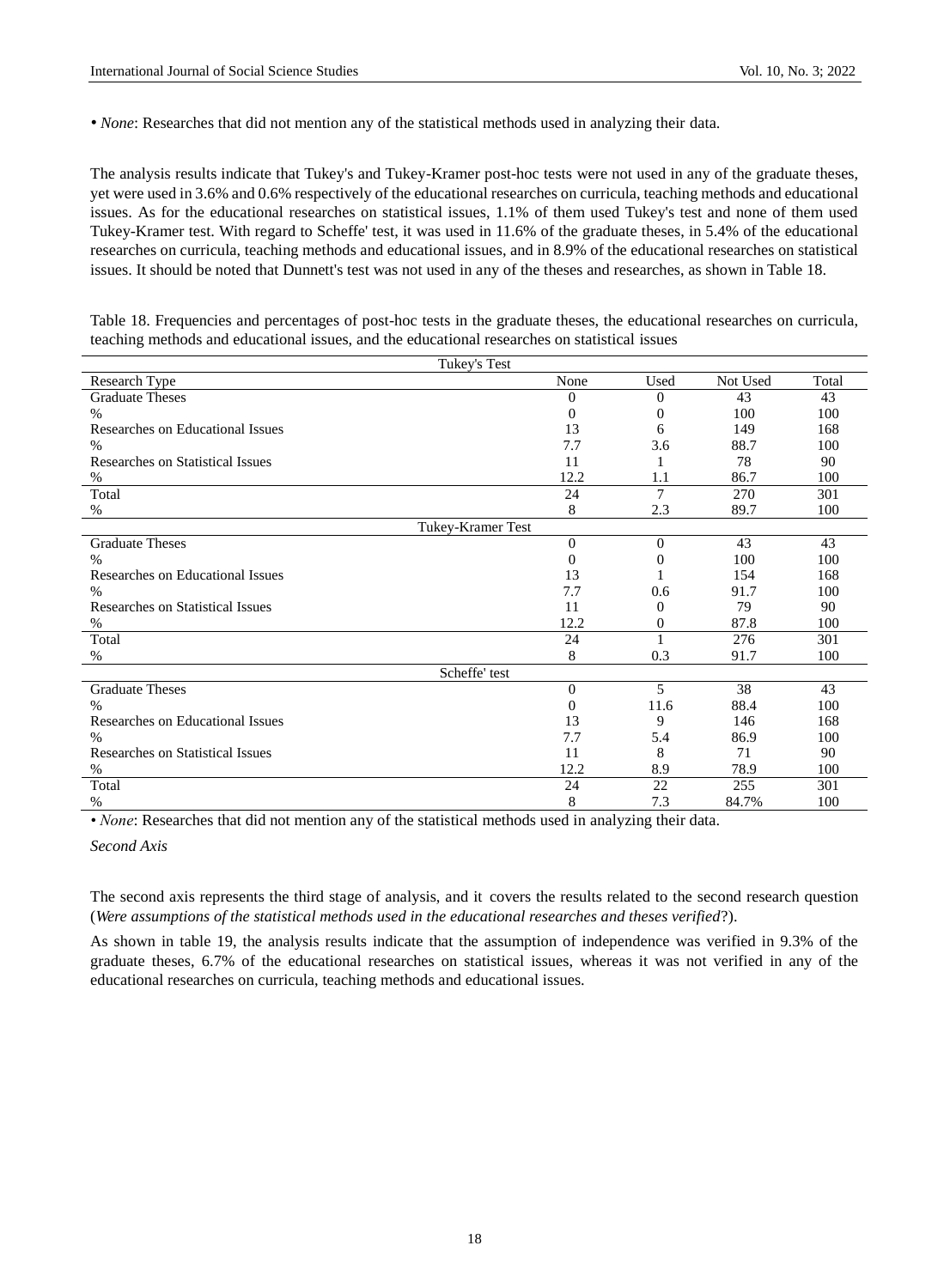Table 19. Frequencies and percentages of verifying the assumption of independence in the graduate theses, the educational researches on curricula, teaching methods and educational issues, and the educational researches on statistical issues

| Independence                     |      |      |          |       |  |  |
|----------------------------------|------|------|----------|-------|--|--|
| Research Type                    | None | Used | Not Used | Total |  |  |
| <b>Graduate Theses</b>           |      |      | 39       | 43    |  |  |
| %                                |      | 9.3  | 90.7     | 100   |  |  |
| Researches on Educational Issues |      |      | 155      | 168   |  |  |
| %                                | 7.8  |      | 92.2     | 100   |  |  |
| Researches on Statistical Issues |      |      |          | 90    |  |  |
| %                                | 12.2 | 6.7  | 81.1     | 100   |  |  |
| Total                            | 24   | 10   | 267      | 301   |  |  |
| $\%$                             |      |      | 88.7     | 100   |  |  |

*• None:* Researches that did not mention any of the statistical methods used in analyzing their data.

The analysis results indicate that the assumption of randomness was verified in only 2.3% of the graduate theses and 1.1% of the educational researches on statistical issues, whereas it was not verified in any of the educational researches on curricula, teaching methods and educational issues, as shown in Table 20.

Table 20. Frequencies and percentages of verifying the assumption of randomness in the graduate theses, the educational researches on curricula, teaching methods and educational issues, and the educational researches on statistical issues

| Randomness                       |      |      |          |       |  |
|----------------------------------|------|------|----------|-------|--|
| Research Type                    | None | Used | Not Used | Total |  |
| <b>Graduate Theses</b>           |      |      |          | 43    |  |
| $\%$                             |      |      | 97.7     | 100   |  |
| Researches on Educational Issues |      |      | 155      | 168   |  |
| %                                | 7.8  |      | 92.2     | 100   |  |
| Researches on Statistical Issues |      |      | 78       | -90   |  |
| %                                | 12.2 | 1.1  | 86.7     | 100   |  |
| Total                            |      |      | 275      | 301   |  |
| $\%$                             |      |      | 91.3     | 100   |  |

*• None*: Researches that did not mention any of the statistical methods used in analyzing their data.

The analysis results indicate that the assumption of normal distribution of data was verified in 2.3% of the graduate theses, 0.6 % of the educational researches on curricula, teaching methods and educational issue, and 2.2% of the educational statistical issues, as shown in Table 21.

Table 21. Frequencies and percentages of verifying the assumption of normal distribution in the graduate theses, the educational researches on curricula, teaching methods and educational issues, and the educational researches on statistical issues

| Normal Distribution              |      |      |          |       |  |
|----------------------------------|------|------|----------|-------|--|
| Research Type                    | None | Used | Not Used | Total |  |
| <b>Graduate Theses</b>           |      |      | 42       | 43    |  |
| %                                |      | 2.3  | 97.7     | 100   |  |
| Researches on Educational Issues |      |      | 154      | 168   |  |
| %                                | 7.8  | 0.6  | 91.7     | 100   |  |
| Researches on Statistical Issues |      |      |          | 90    |  |
| %                                | 12.2 | 2.2  | 85.6     | 100   |  |
| Total                            | 24   |      | 273      | 301   |  |
| %                                |      |      | 90.7     | 100   |  |

The analysis results indicate that the assumption of homogeneity of variance was verified in 7% of the graduate theses, of which 2.3% used Bartlett's test and 4.7% used Levene's test. Homogeneity of variance was verified in 1.8 % of the educational researches on curricula, teaching methods and educational issues, all of which used Levene's test. As for the educational researches on statistical issues, 7.8% of them verified homogeneity of variance, of which 5.6% used Bartlett's test, 1.1% used Levene's test, and 1.1% used F max test, As shown in Table22.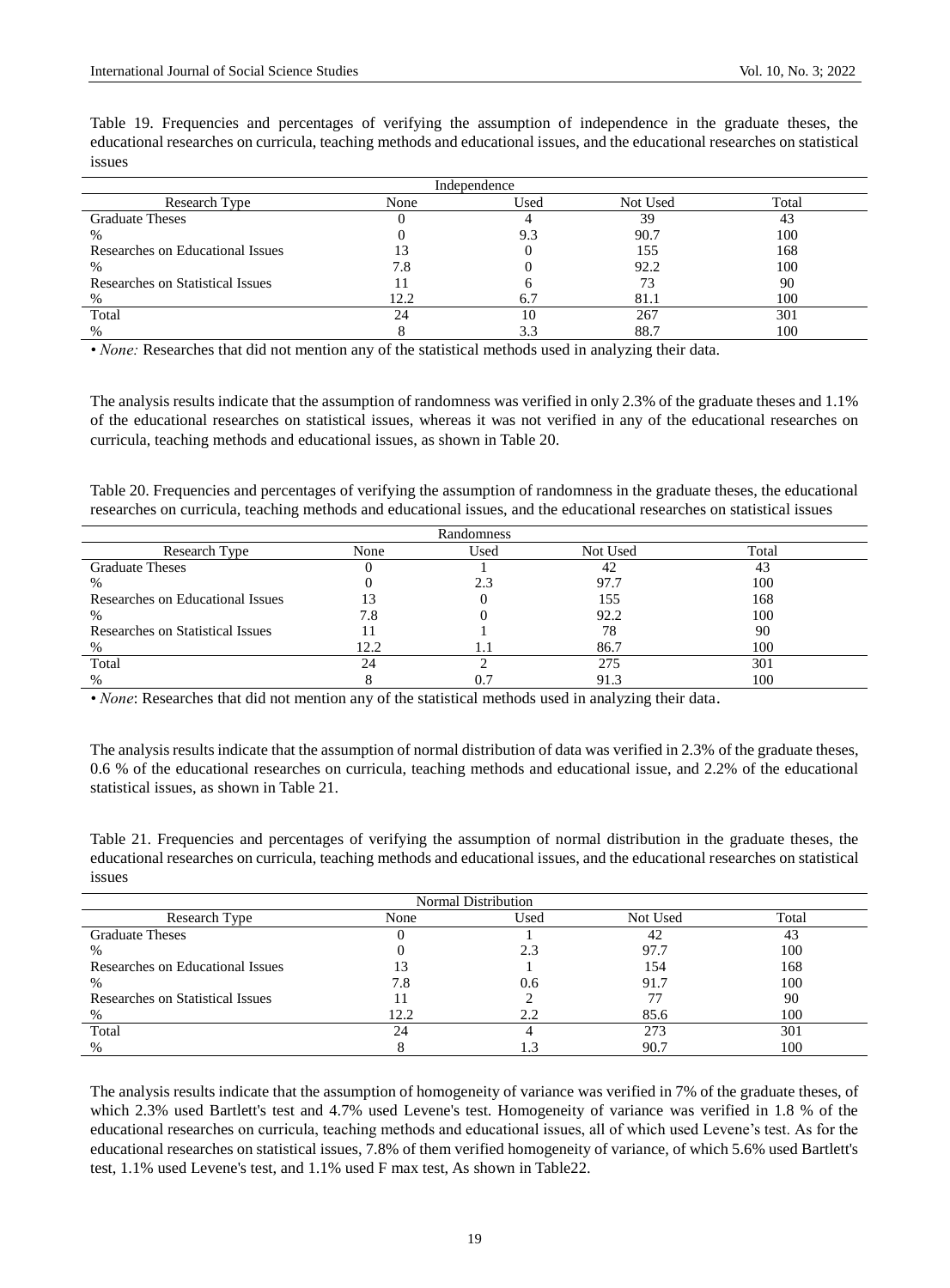| Homogeneity of Variance      |          |          |                 |        |          |       |
|------------------------------|----------|----------|-----------------|--------|----------|-------|
| Research Type                | None     | Used     |                 |        | Not Used | Total |
|                              |          | Fmax     | <b>Bartlett</b> | Levene |          |       |
| <b>Graduate Theses</b>       |          |          |                 | ി      | 40       | 43    |
| %                            | $\theta$ | 0        | 2.3             | 4.7    | 93       | 100   |
| Researches on Educational    | 13       | $\theta$ | $\Omega$        | 3      | 152      | 168   |
| <b>Issues</b>                |          |          |                 |        |          |       |
| %                            | 7.7      | $\Omega$ | $\Omega$        | 1.8    | 90.5     | 100   |
| Statistical<br>Researches on | 11       |          |                 |        | 72       | 90    |
| <b>Issues</b>                |          |          |                 |        |          |       |
| %                            | 12.2     | 1.1      | 5.6             | 1.1    | 80       | 100   |
| Total                        | 24       |          |                 | 6      | 264      | 301   |
| $\%$                         | 8        | 0.3      |                 |        | 87.7     | 100   |

Table 22. Frequencies and percentages of verifying the assumption of homogeneity of variance in the graduate theses, the educational researches on curricula, teaching methods and educational issues, and the educational researches on statistical issues

#### **4. Discussion**

The result of the first research question (*What are the percentages of the statistical methods used in the educational researches and theses?*) are as follows:

In the first stage that covered the elements of the abstracts of the graduate theses, the educational researches on curricula, teaching methods and educational issues, and the educational researches on statistical issues - the study concluded that a small number of the under-study educational researches mentioned the type of sample used, and the most used sample was systematic random sample. A small number of abstracts mentioned the sizes of sample and population yet they did not mention the basis on which they relied in choosing the sample size. There was a fluctuation in sample-to-population sizes; sometimes the whole population were taken as a sample, sometimes the sample size approximated the population size, and sometimes the sample size was very small in relation to the population size. This indicates that the under-study theses researches did not use statistical standards and treatments in selecting the sample size in order for it to be truly representative of the population. This result agrees with the result of study (Al-Nuaimi  $\&$ Abdullah, 2012) which found that all graduate theses in the College of Physical Education did not use statistical standards and treatments in selecting the sample.

With regard to the type of data, nearly half of the under-study educational researches stated in their abstracts that the type of data used in them is qualitative.

As for mentioning the independent and dependent variables, the study found most of the under-study educational researches mentioned the independent variable in their abstracts, yet most of them did not mention the dependent variable, which indicates that educational researchers focus on mentioning the independent variable yet they give a lesser degree of interest on mentioning the dependent variable.

With regard to the research approach, nearly half of the under-study educational researches did not mention it, and the most used approach was the descriptive-analytical approach. This indicates the researcher's negligence to mention the used approach in the abstracts of their educational researches.

The second stage covered the statistical methods used in the under-study educational researches, and most of them used descriptive statistical methods represented in (frequency, mean, standard deviation, Pearson/Spearman correlation coefficients). Pearson/Spearman correlation coefficients were used to examine the stability of the study tools and to reveal the correlation between items of the study tool used or the so-called internal consistency. This indicates that the majority of the under-study theses and research used descriptive statistics extensively, which agrees with (Al-Sardi, 2012) and this indicated increase in use of descriptive statistics methods in master's theses, the decreased use of simple inferential statistics, and the poor use of advanced inferential statistics.

As for T-test and Z-test, the study found, nearly half of the under-study educational researches used T-test. Through a review of the statistical methods used, it was observed that these tests were used mostly for the purpose of verifying the parity of the study groups. The study found that the use of T-test was not appropriate to the analyzed educational data, as it did not fulfil the condition of normal distribution. This result agrees with the result of (Yanushkevichene, Yanushkevichius & Din, 2016)

The results related to the analysis of variance indicated that the one-way ANOVA is the most used in the under-study educational researches. As for advanced statistical methods, the results indicated that the factor analysis (FA) was the most used compared to other methods. The reason for using this method is that some educational researches dealt with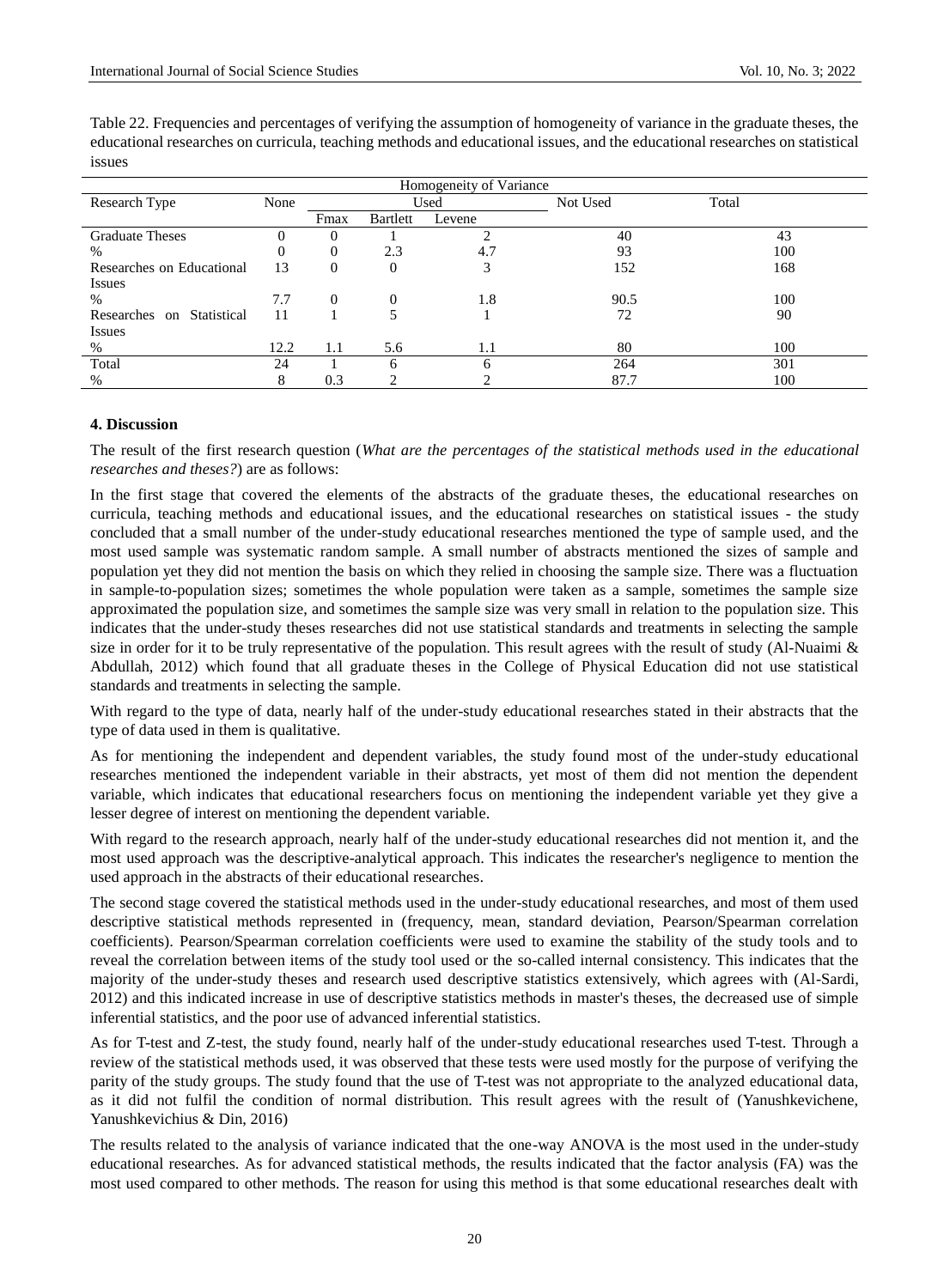statistical issues related to test item analysis or item response theory. This indicates a decrease in the use of advanced statistical methods in the under-study educational researches.

With regard to non-parametric statistical methods, the most used non-parametric test in the under-study educational researches was the chi-square test of independence, yet the criteria and reasons for using this test were not clarified.

The study found that most of the under-study educational researches used statistical significance due to the use of statistical hypotheses in which acceptance or rejection of the hypothesis depends on the value of the statistical significance.

The study found that the under-study educational researches did not use pre-hoc comparisons that are used to select the most appropriate statistical hypotheses based on the statistical hypotheses that were used in previous studies. This type of comparison requires referring to relevant previous studies and a comprehensive review of the literature related to the study question, which is very useful in designing the study and selecting its tools and statistical tests.

As for post-hoc comparisons, the study found that Scheffe test was the most used post-hoc test, which is used after rejecting the null hypothesis to verify the significance of differences. However, the use of this test was limited as many of the under-study educational researches neglected this aspect of the analysis despite its importance in revealing the significance of differences.

The result of the second research question (*Were assumptions of the statistical methods used in the educational researches and theses verified?)* found that there was:

Lack of verifying the assumptions of statistical methods in the under-study educational researches. The assumption that has been verified the most in the under-study educational researches is the homogeneity of variance.

The under-study educational researches used statistical methods, especially inferential, without verifying the assumptions of these methods, which is important for the robustness of using these methods and the credibility, realisticity of the research results. The under-study educational researches that verified the assumptions of the statistical methods are the ones in which the subject of research revolves around item response theory, the use of which requires verification of assumptions, including the assumption of independence. Poor verification of statistical assumptions leads to a breach of the conditions for applying any statistical method, resulting in erroneous results and negative effects. The process of choosing the appropriate statistical method has become a strong necessity for researchers for more objective and accurate results, as violating the conditions of applying any statistical method inevitably leads to wrong results (Rabia & Adaika, 2019).

Based on the study's findings regarding assessing statistical methods in the under-study educational researches, the study recommends:

Educational research abstract needs to include the most important elements of the research, so that other researchers can benefit and refer to in their future studies. There is also a need to diversify the study tools, which should not be limited only to questionnaires in studies and researches, and to use quantitative data represented in tests as study tools in addition to other tools.

Researches must follow new approaches of statistical methods; especially that recent research's trends refer to using advanced research methods and not to be limited to simple statistical methods and descriptive statistics. The justifications for the use of non-parametric statistical methods should be mentioned, as they are no less important than parametric statistical methods. They are important for many researchers when the assumptions of the parametric statistical methods, especially normal distribution, the size and type of sample, and the nature of data are all verified. It is important to use pre-hoc comparisons before embarking on studies and researches for the robustness of this study or research. There is also a need to focus on required post-hoc comparisons in the statistical methods, in order to reveal the significance of differences, which would achieve the intended benefit of the research.

Failure to verify the assumptions of statistical methods is an indication that the educational research is weak and that its results are unrealistic. Therefore, the assumptions must be verified before embarking on the use of statistical methods in order for the results to be realistic and to be used in the educational decision-making process.

#### **References**

Al-Figah, Z. (2018). Problems Facing Graduate Students in Analyzing Data in Educational Research. *Abjadeyah Journal*, *3*(1), 67-80.

Al-Haddad, N. (2018). Principles for Determining Sample Size, *Scientific Journal Article.* Retrieved from <https://www.researchgate.net/publication/329164168>

Al-Houbi, I. (2017). *Applied Statistics*. Retrieved from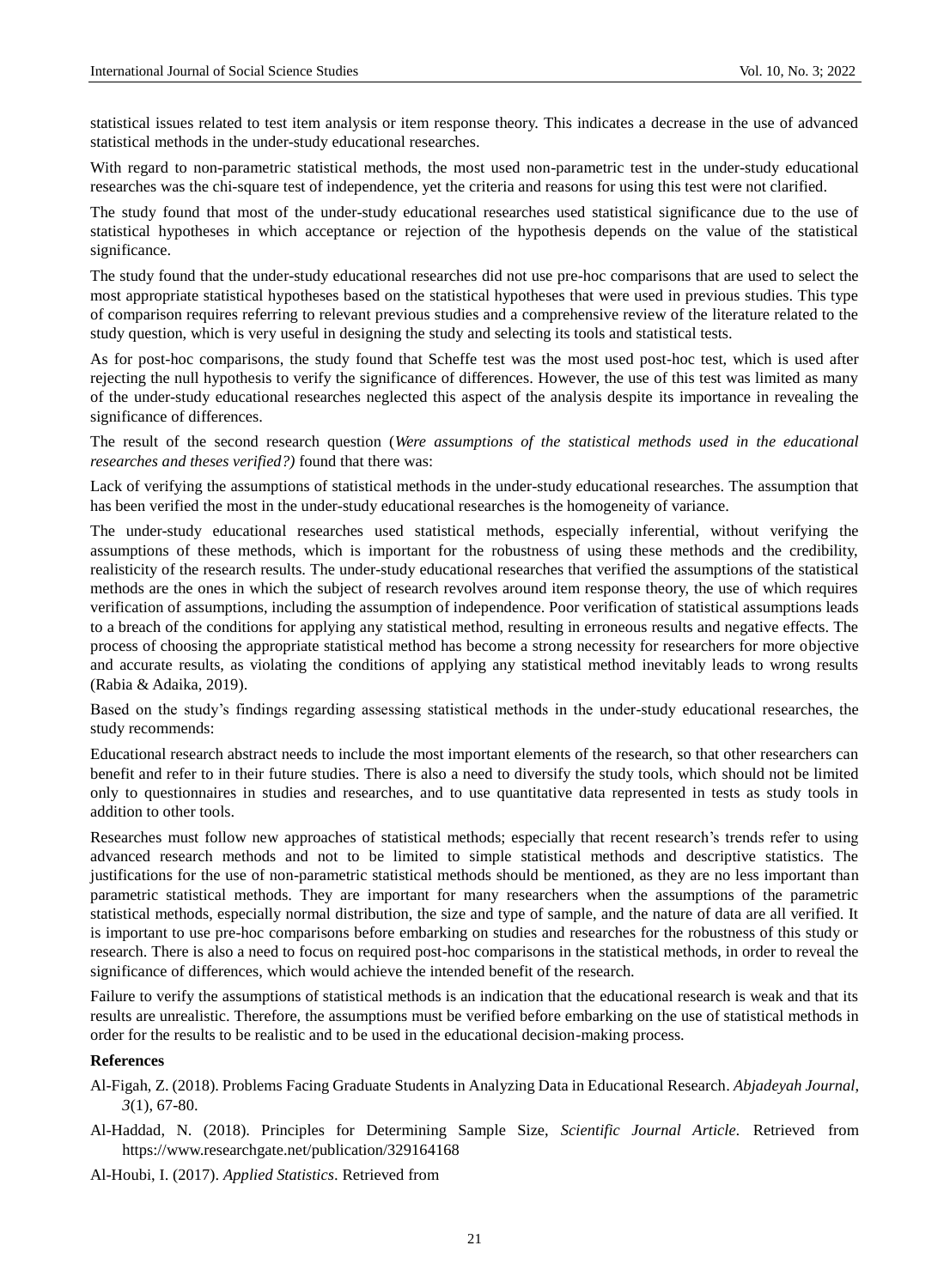<https://drive.google.com/file/d/1PZPasTOJ-ie9CunQpldLnsnvBfpsN6cw/view>

- Al-Kilani, A., & Al-Sharifin, N. (2016). *Introduction to Research in Educational and Social Sciences*. Dar Al-Masirah, Amman, Jordan.
- Al-mnizel, A., & Al- Gharaibeh, A. (2010). *Educational Statistics, Applications Using Statistical Packages for Social Sciences*. Dar Al-Masirah, Amman, Jordan.
- Al-Naimi, D., & Abdullah, H. (2012). Analytical Study of Statistical Concepts in Choosing Sample Size and Level of Statistical Significance, *Journal of Basic Education College*, *71*, 418-401.
- Al-Sardi, M. (2012). *Evaluating the Statistical Methods Used in the Educational Researches at The Islamic University and Alternative Solutions*, [Master's Thesis, the Islamic University of Gaza].
- Bahash, A. H. (2020). *The importance of practical significance as a complementary method to the statistical significance in rationalizing results and decisions related to educational research through a sample of master and doctoral researches at the University of Algiers*. [Doctoral dissertation, Mohamed Boudiaf University. Algeria]. Retrieved from [http://dspace.univ-msila.dz:8080//xmlui/handle/123456789/19545](http://dspace.univ-msila.dz:8080/xmlui/handle/123456789/19545)
- Dalati, S. (2018). *Measurement and Measurement Scales. Modernizing the Academic Teaching and Research Environment* (pp.79-96).ResearchGate. https://doi.org/10.1007/978-3-319-74173-4\_5
- Dar-Almandumah Database 2020 Retrieved from [http://mandumah.com](http://mandumah.com/)
- Ferrão, M. E. (2020). Statistical Methods in Recent Higher Education Research. *Journal of College Student Development*, *61*(3), 366-371. https://doi.org/10.1353/csd.2020.0033
- Garson, G. D. (2012). *Testing statistical assumptions. Asheboro, NC: Statistical Associates Publishing. Asheboro*, NC : statistical Associates Publishing, USA.
- Ghanayem, M. (2013). Ethics of Using Statistics in Educational Research. A scientific paper presented to the first scientific conference of the College of Education in Mansoura "A Forward-Looking Vision for the Future of Education in Egypt And the Arab World in Light of Contemporary Societal Changes", Mansoura, Egypt.
- Hallinger, P., & Kovačević, J. (2019). A bibliometric review of research on educational administration: Science mapping the literature, 1960 to 2018. *Review of Educational Research*, *89*(3), 335-369. https://doi.org/10.3102/0034654319830380
- Karsh, I., Al-Qazzaz, W., & Hammoudi, Y. (2014). *Statistics Science*. Retrieved from <https://books-library.online/files/download-pdf-ebooks.org-ku-14574.pdf>
- Kues, J. (2018). Tips on Collecting, Presenting, and Statistically Analyzing Data: Strategies for Avoiding Reviewer Criticisms in Education and Practice Improvement Research. *JCEHP*, *38,* 82-85. https://doi.org/10.1097/CEH.0000000000000208
- Matthews, N. L. (2017). Measurement, Levels Of. The International Encyclopedia of Communication Research Methods. *Wiley Online Library*.1-7. <https://doi.org/10.1002/9781118901731.iecrm0146>
- Peers, I. (2006). *Statistical analysis for education and psychology researchers: Tools for researchers in education and psychology*. Routledge. https://doi.org/10.4324/9780203985984
- Rabia, J., & Adaika, D. (2019). Criteria for Choosing Appropriate Statistical Method in Educational Research, *Dirasat Journal for the University of Amar Telidji Laghouat*, *75*, 126-109.
- Shamseer, L., Moher, D., Clarke, M., Ghersi, D., Liberati, A., Petticrew, M.,… Stewart, L. A. (2015). Preferred reporting items for systematic review and meta-analysis protocols (PRISMA-P) 2015: elaboration and explanation. *BMJ*, *349.* <https://doi.org/10.1136/bmj.g7647>
- Susbiyanto, S., Kurniawan, D. A., Perdana, R., & Riantoni, C. (2019). Identifying the Mastery of Research Statistical Concept by Using Problem-Based Learning. *International Journal of Evaluation and Research in Education*, *8*(3), 461-469. https://doi.org/10.11591/ijere.v8i3.20252
- Uttley, J. (2019). Power analysis, sample size, and assessment of statistical assumptions Improving the evidential value of lighting research. *Leukos*, *15*(2-3), 143-162. https://doi.org/10.1080/15502724.2018.1533851
- Verma, J. P., & Abdel-Salam, A. S. G. (2019). *Testing statistical assumptions in research*. John Wiley & Sons. https://doi.org/10.1002/9781119528388
- Wali, F. (2018). Obstacles to Using Statistical Methods in Graduate Theses from the Students' Point of View (first-year master students, divisions of Education Sciences and Psychology: A field study at the University of M'sila. [Master's